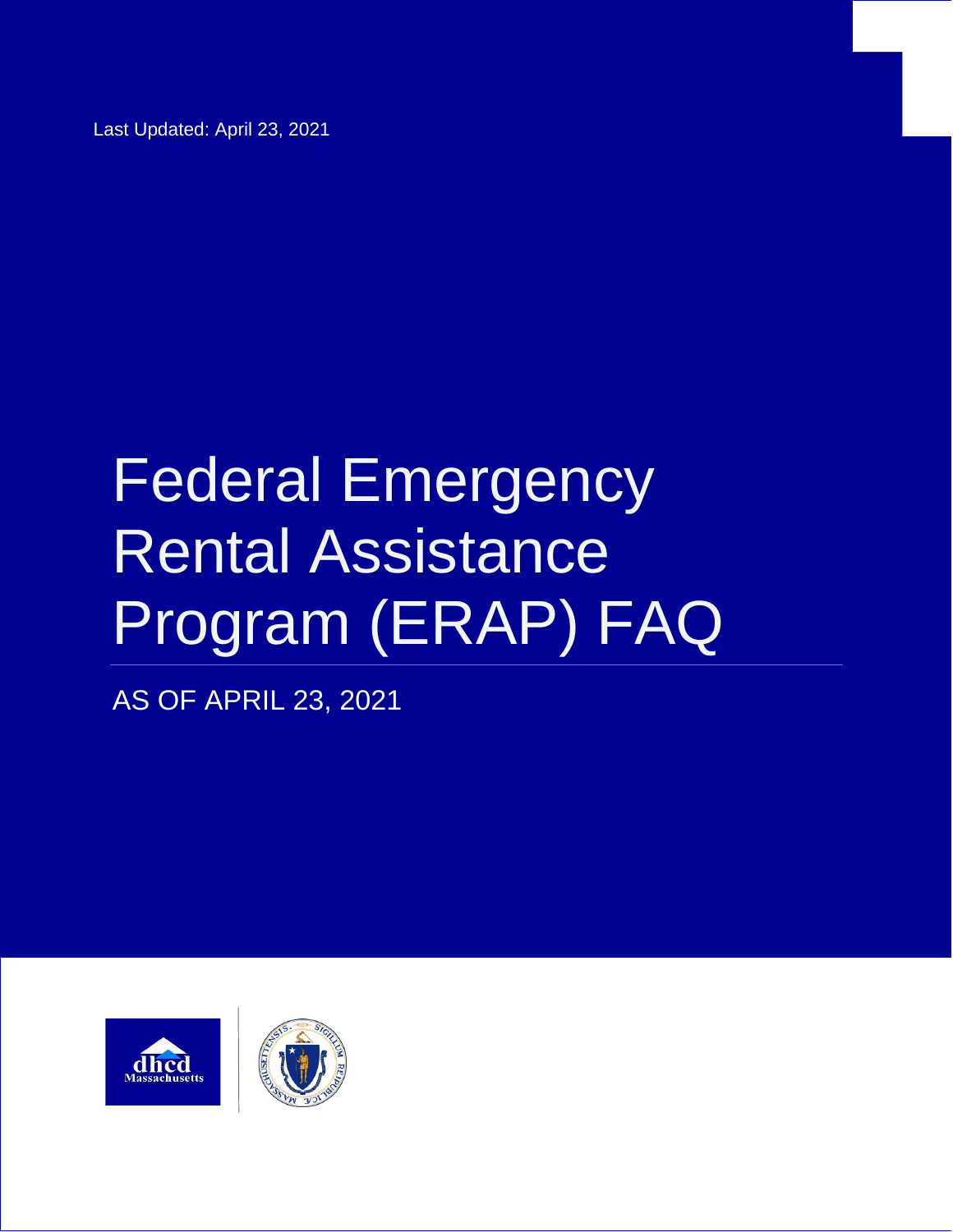## **Contents**

| <b>Federal Emergency Rental Assistance Program (ERAP)</b>  |
|------------------------------------------------------------|
|                                                            |
|                                                            |
|                                                            |
|                                                            |
|                                                            |
|                                                            |
|                                                            |
|                                                            |
|                                                            |
|                                                            |
| <b>Emergency Rental and Mortgage Assistance (ERMA)  19</b> |
|                                                            |

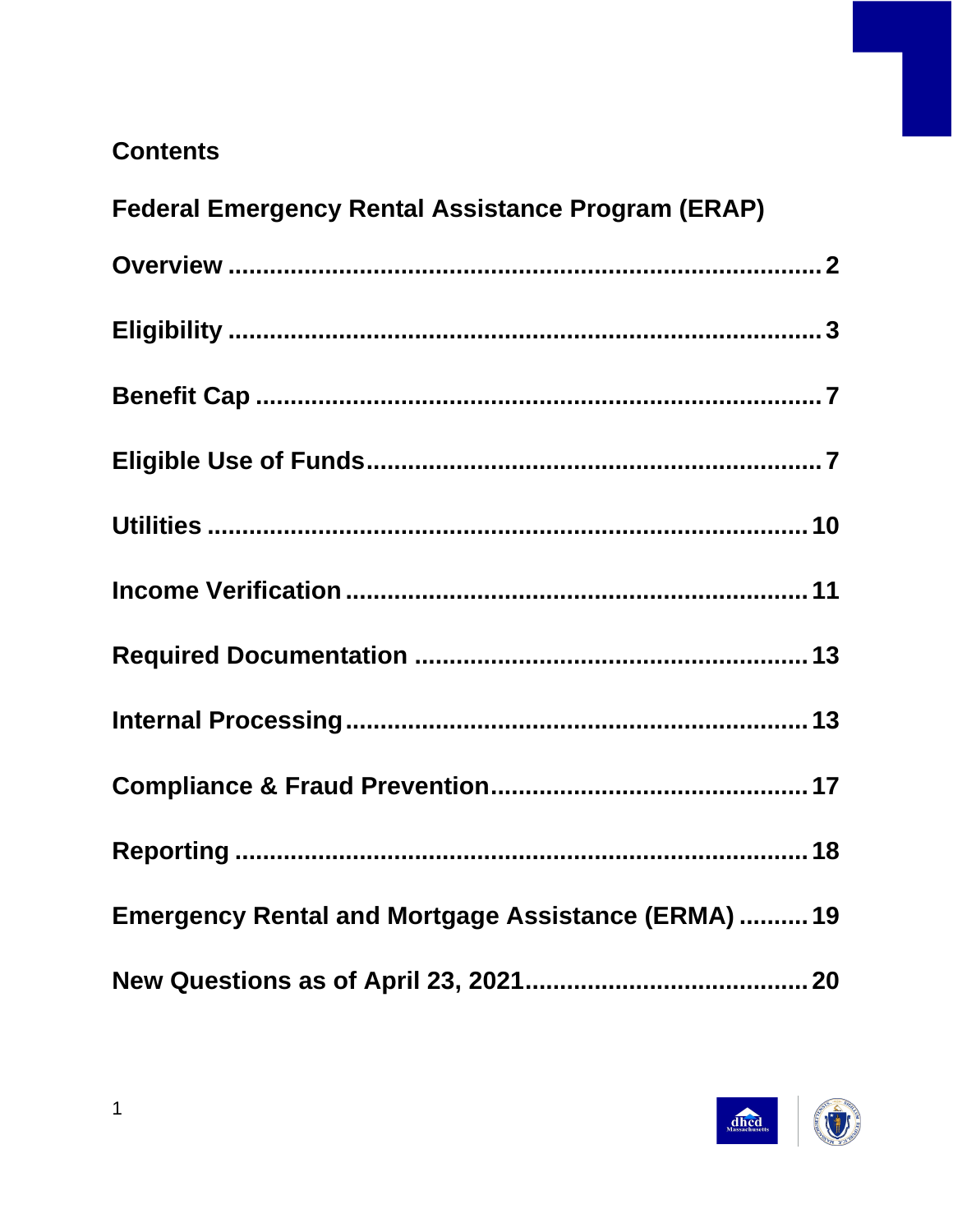## Federal Emergency Rental Assistance Program (ERAP) FAQs as of April 23rd, 2021

## <span id="page-2-0"></span>**Federal Emergency Rental Assistance Program (ERAP)**

## **Overview**

## **1. What is the new Federal Rental Assistance Program?**

In December 2020, Congress passed the Emergency Coronavirus Relief Act, including \$25 billion for emergency rental assistance. Massachusetts received \$457M to provide broad rental and utility assistance through the end of 2021. This resource is "use it or lose it." After September 2021, the U.S. Treasury may reallocate unobligated funds to grantees that have obligated at least 65% of their funding. All of this resource must be "obligated" (approved for payment) by September 2022. The federal program offers potentially higher benefits and opportunity for greater regional equity by providing equivalent duration of assistance (12 months), regardless of local rents. Federal funds must be distributed in accordance with federal policy requirements. Some of these requirements are different from the RAFT Guidelines, such as requiring a COVID-19-related impact, serving households with income up to 80% of the Area Median Income, and only providing assistance for rental housing.

## **2. When do these new funds go into effect?**

DHCD will implement the new Federal Program benefit on March 22, 2021. This will allow time to issue new guidelines to Regional Administering Agencies (RAAs), amend processes and communications, and train staff.

## **3. Does this funding replace RAFT?**

No, the federal program benefit does not replace RAFT. The federal program supplements existing programs (i.e., RAFT, ERMA, and local programs). Once all federal funds are exhausted or expired, RAFT will remain and once again assume its position as the state's main tool for emergency rental assistance, subject to state requirements under the RAFT line item language.

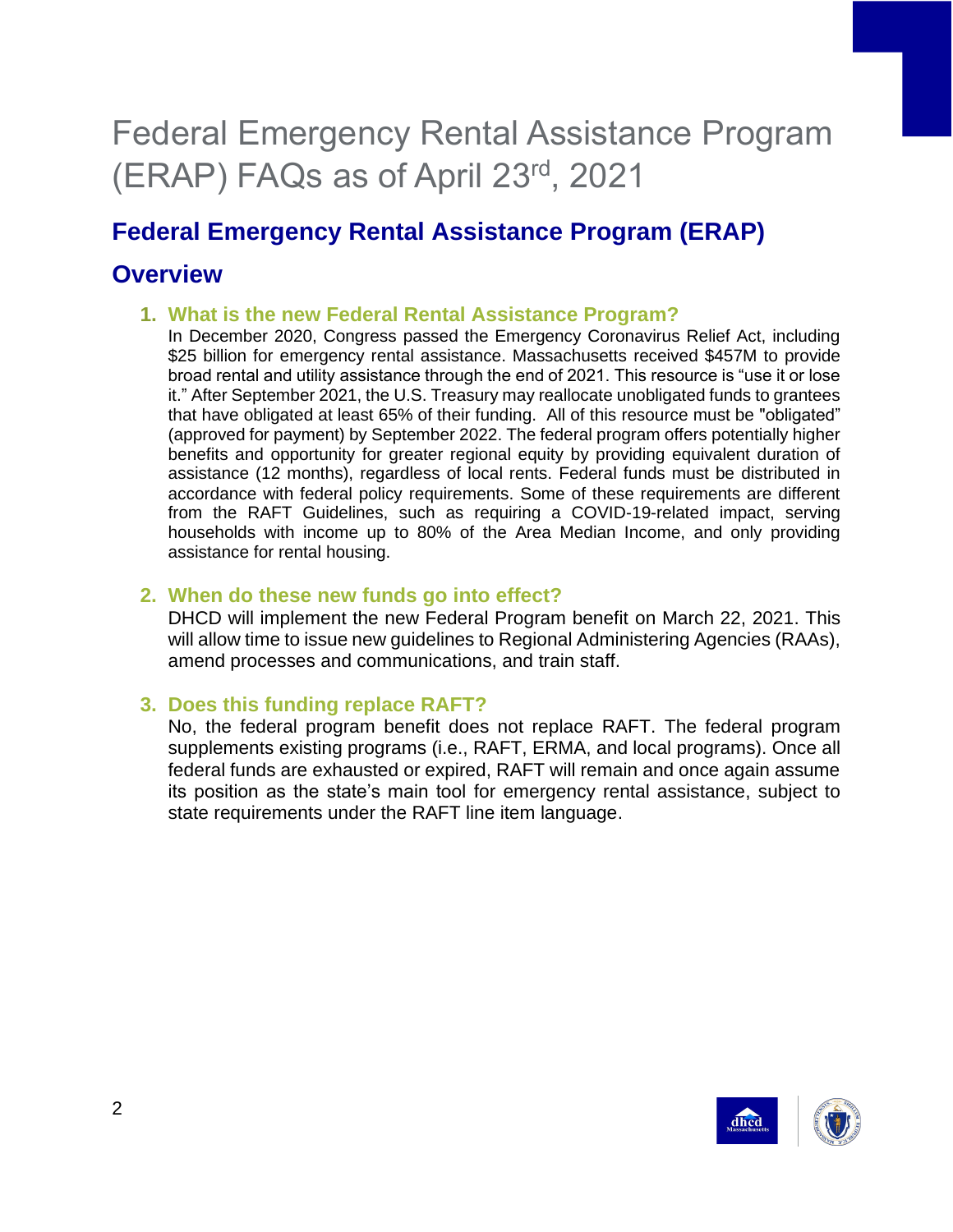## **4. How will federal funds be distributed?**

The federal funds are distributed on a use-it-or-lose it basis and must be fully obligated by September 30, 2022 (65% of funds to be obligated by September 2021). To ensure that we spend every dollar, DHCD's guidance is to use federal funds first whenever possible. Federal funds will be distributed to RAAs per contract amendments. DHCD will use federal funds to "reimburse" some qualifying RAFT expenditures approved prior to March 22, 2021. Any pending, unapproved ERMA/RAFT applicants upon the date of implementation/policy effective date will immediately be considered for eligibility under the federal benefit. Any approved ERMA/RAFT applications will be considered already approved and will not be reconsidered for the federal benefit, although households may always reapply if they need additional funds later.

**5. How will the new funds be prioritized over other programs (i.e., RAFT and ERMA?**

Among the three similar DHCD programs (ERAP, RAFT, and ERMA), ERAP funds should be prioritized for new applications, as well as any applications that are pending at the time of the new Administrative Plan issuance. ERAP funds should be prioritized first over other programs to ensure that Massachusetts meets the deadline for using these funds. Most renters who have been directly or indirectly impacted by COVID-19 with rent arrears from after 3/13/2020 will be eligible for ERAP. Applicants may still be eligible for other programs if they are not eligible for ERAP.

**6. Can an applicant receive RAFT funds if the applicant would receive more in stipends from RAFT than ERAP?**

Whenever possible, if the applicant is eligible for ERAP, RAAs should prioritize ERAP funds over other programs.

## <span id="page-3-0"></span>**Eligibility**

## **7. How will prospective households apply?**

At this time, prospective households will apply using the existing application at the RAA for their geographic region.

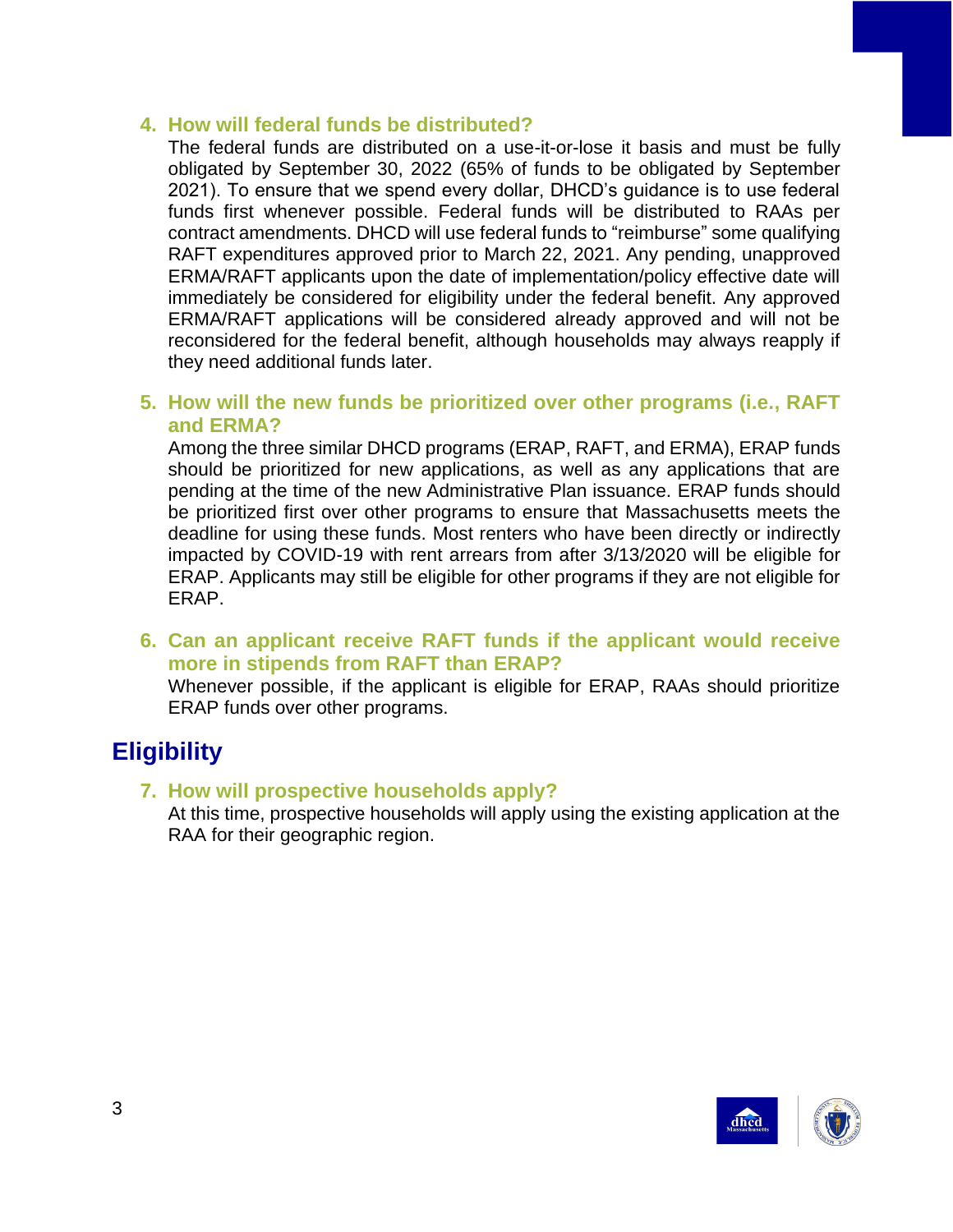## **8. Who is eligible for the federal funds?**

On March 22, eligible renters can qualify for the federal funds if all three of the following criteria apply:

- 1. The applicant has experienced a financial hardship due to COVID.
- 2. The applicant demonstrates that they are at risk of experiencing homelessness or housing instability.
- 3. The applicant has an income below 80% of the Area Median Income (AMI).

For additional details related to eligibility, please refer to the ERAP Administrative Plan.

## **9. What is considered proof of COVID-19 impact?**

DHCD will continue to use the list in the existing application question about COVID impact and the RAFT housing crisis list as the list of eligible circumstances under which a household may access emergency housing assistance. Having a COVID-19 impact might include one or more household members:

- Having qualified for unemployment benefits
- Having experienced a reduction in household income
- Having incurred significant costs due, directly or indirectly, to the COVID-19 outbreak
- Having experienced other financial hardship due, directly or indirectly, to the COVID-19 outbreak

## **10. What are the eligible housing crisis options for ERAP?**

DHCD will continue to use the existing RAFT Housing Crisis list as the list of eligible circumstances under which a household may access emergency housing assistance. These include:

- Pre-court rental assistance
- Eviction
- Doubled up and must leave/Overcrowding
- Health and safety
- Domestic violence
- Fire/Flood/Natural disaster
- **■** Utility shutoff/Utility arrears
- Other crisis that will result in imminent housing loss or instability

## **11. Who is not eligible for federal funds?**

ERAP is only for renter households. Homeowners are not eligible for ERAP. However, homeowners continue to be eligible for ERMA if they are between 50- 80% AMI and for RAFT if they are below 50% AMI.

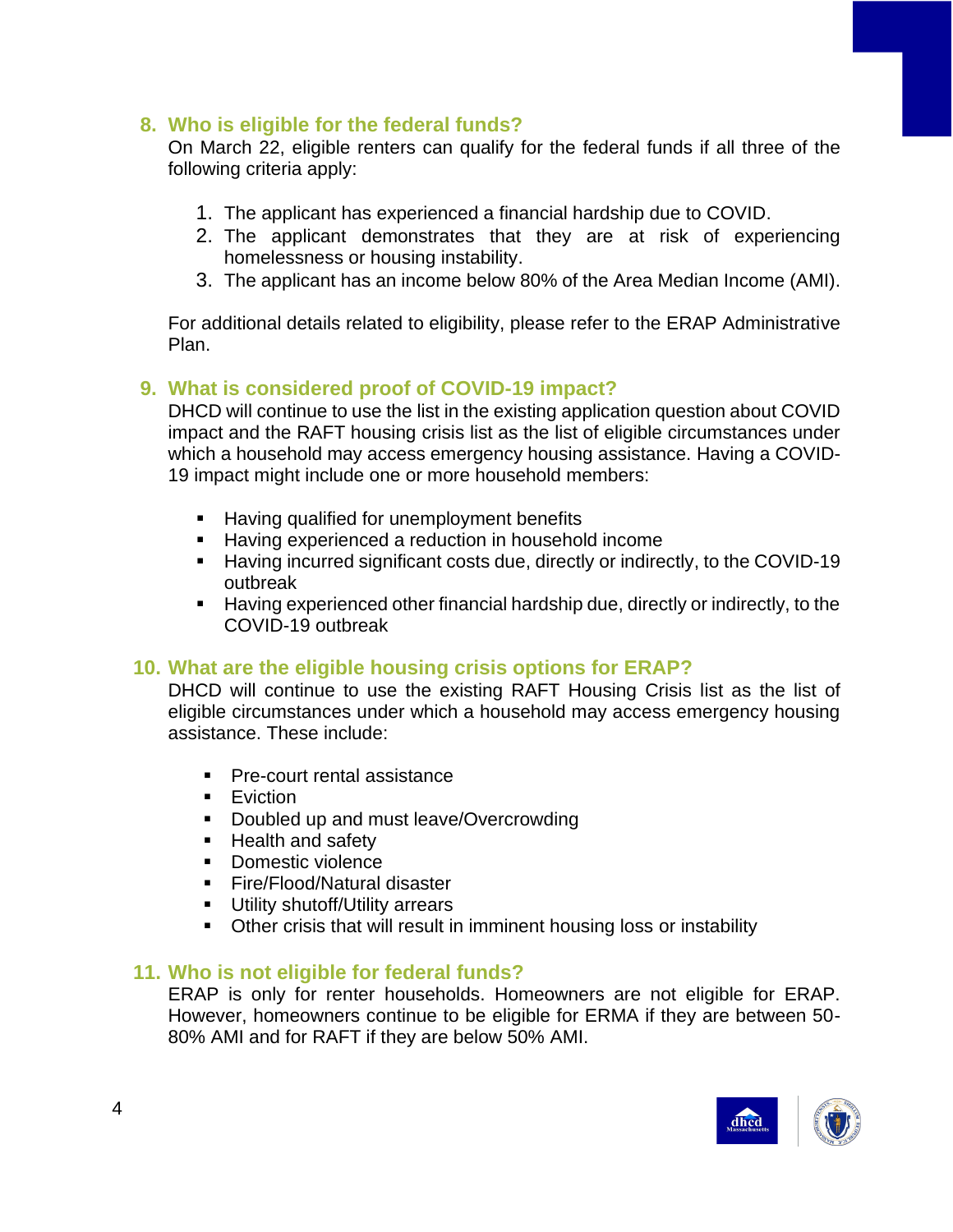## **12. Do tenants who have already received RAFT or ERMA qualify for ERAP?**

Households who have already received RAFT or ERMA may receive ERAP in addition, as long as the two programs do not cover the same expenses for the same month.

#### **13. Can tenants use both ERAP and RAFT funds at the same time?**

Households currently receiving ongoing benefits from RAFT or ERMA may receive ERAP after their existing benefit ends but may not be enrolled in multiple programs at the same time.

#### **14. Can applicants receive prospective rent ("stipends")?**

Yes, applicants can receive prospective rent "stipends" covering their full contract rent in three-month increments.

#### **15. How often must applicants re-apply/recertify for ERAP?**

Applicants must re-apply / recertify every three months to continue receiving monthly benefits. DHCD has not yet released information about the recertification process.

#### **16. Who is prioritized for federal funds?**

At least half of all funds administered through ERAP will be given to applicants who are at or below 50% AMI and applicants who have been unemployed for 90 days at the time of their application submission. DHCD will monitor spending on behalf of these populations. At this time, RAAs do not need to do anything differently for applicants from the priority populations.

## **17. Do applicants have to demonstrate immigration status or have a Social Security Number to receive ERAP?**

No, applicants do not have to demonstrate immigration status or have a social security number to receive ERAP. However, if they do have a social security number, they are asked to provide it. This is the same as for RAFT.

## **18. Why are eligibility requirements different for federal funds than RAFT?**

The federal government developed eligibility requirements for the new federal funds. DHCD has made every effort to align the federal program with existing state rental assistance programs; however, the programs are different. DHCD and RAAs are required to distribute federal funds in accordance with federal policy requirements.

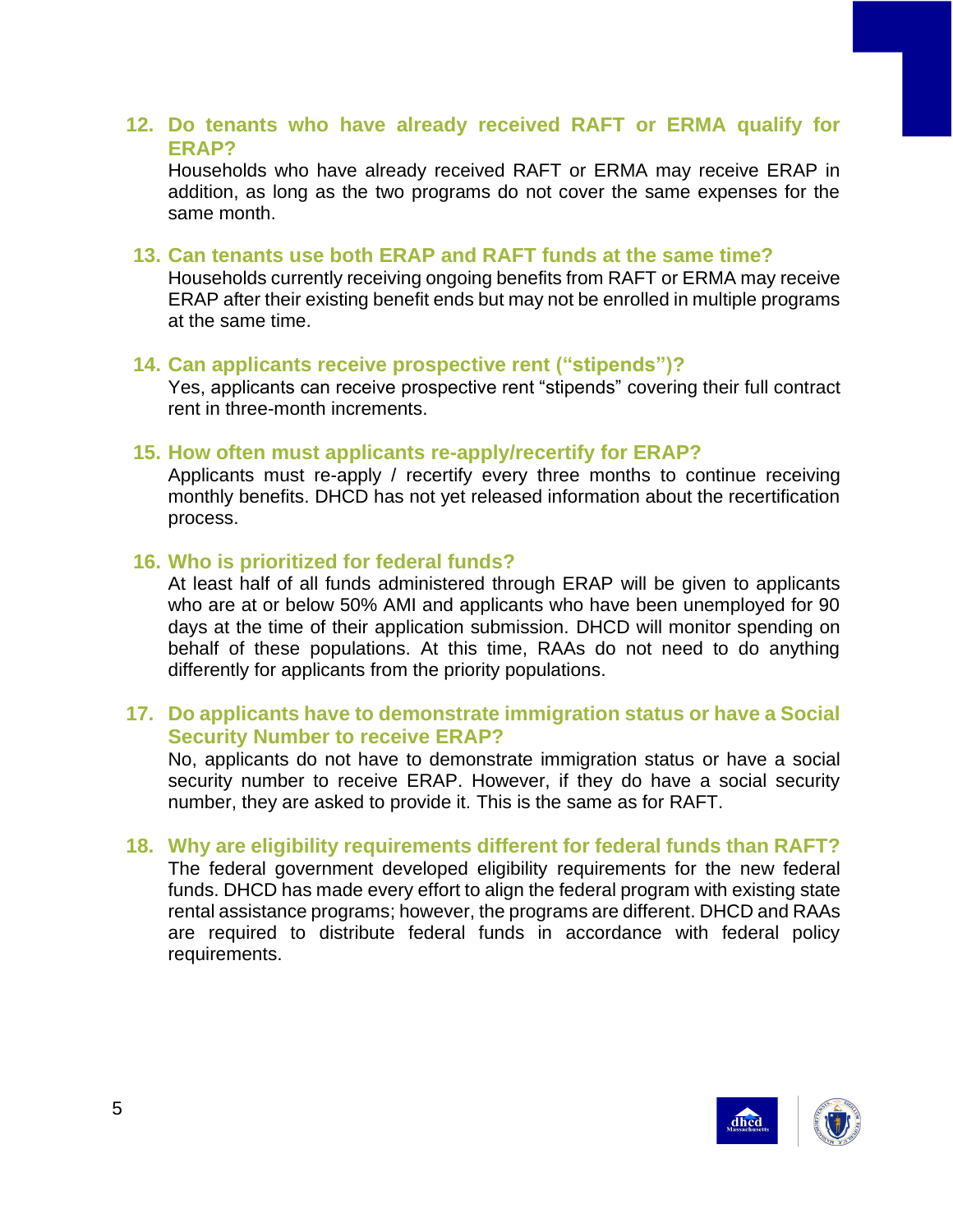## **19. Are applicants required to have an arrearage to qualify for ERAP?**

No, applicants do not need to have an arrearage to qualify for ERAP and could receive up to three months of prospective rent. However, if an applicant does have rent arrears, then ERAP needs to cover at least a portion (or all) of their arrears before ERAP can cover providing up to three months of stipends. In general, RAAs should cover the full arrearage (up to 12 months after 3/13/20) unless there is a demonstrated reason not to, such as an agreement otherwise mediated or negotiated by court or community mediators.

## **20. Do ERAP benefits need to bring the applicant's arrears to zero for the applicant to be eligible for ERAP?**

No, the benefit awarded by ERAP does not need to bring the applicant's arrears to zero for the applicant to be eligible to receive benefits from ERAP.

## **21. What should RAA staff do if an applicant did not certify on their application that they were affected by COVID, but the application seems to identify that they were affected by COVID?**

If an applicant did not attest on their application that they were directly or indirectly affected by COVID, but their application seems to indicate that they were, RAA staff should reach out to the applicant as follow up and confirm whether or not they have been affected by COVID. Applicants must attest in writing that they have a COVID-19 impact in order to be served by ERAP, but this attestation could occur over email, for example, if the applicant did not check off the COVID-19 box on the application when they first submitted it. The email, or other form of written attestation, must be maintained in the files for audit and review purposes.

## **22. If an applicant has moved out of state, can they apply for RAFT to pay their Massachusetts arrears?**

RAFT cannot be used to help an applicant moving out of state. However, for ERAP, if an applicant is moving out of state at the time of application, and they are known to owe rent arrears at a current Massachusetts unit or, for a family experiencing homelessness or doubled up, for a preceding Massachusetts unit (see definition in #20 below), ERAP will cover both the arrears and the startup costs for the new unit. If an applicant has already moved out of state at the time of application, they are not a Massachusetts resident and are not eligible for ERAP.

## **23. Is an applicant eligible for rental or moving assistance if the applicant is currently renting a room in the same unit from a family member who owns the property?**

There are no rules against renting from a family member. However, RAAs should do their due diligence to ensure that the rental agreement is legitimate and can be documented.

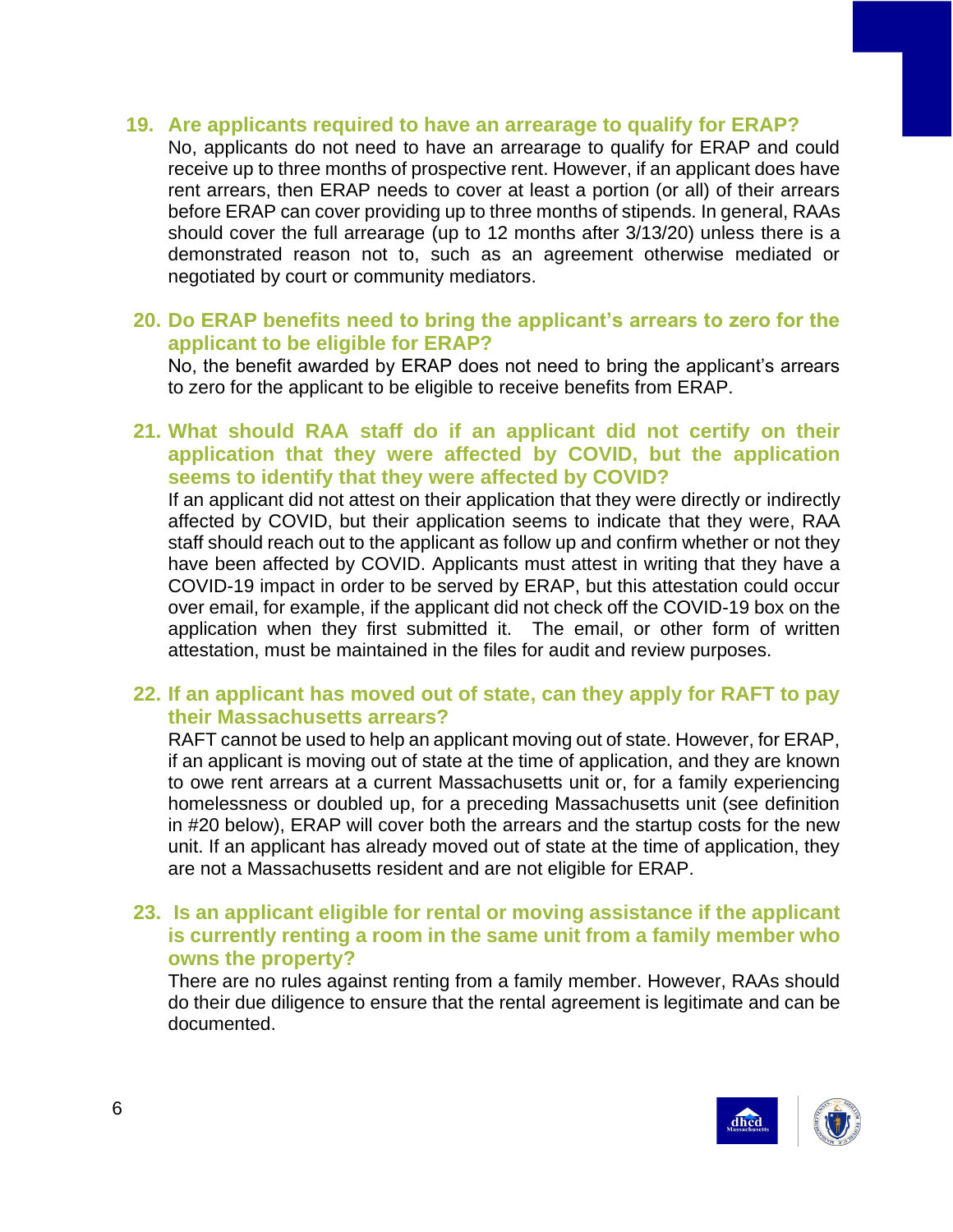## <span id="page-7-0"></span>**Benefit Cap**

- **24. What is the dollar cap?** There is no dollar cap on ERAP funds**.**
- **25. If an applicant is using ERAP fund towards moving expenses, can the applicant still receive three months of stipends?**

Yes, applicants without income-based rental subsidies who are moving into housing that does not have project-based rental subsidies are eligible for stipends even if ERAP funds are being used for moving expenses. As with all cases, the RAA should offer three months of stipends to the eligible household as part of the benefit award and ask whether the stipend benefit is something the household needs.

**26. If an applicant previously received a RAFT stipend for less than the full amount of their monthly rent, could the applicant receive arrears assistance from ERAP for the portion of their rent that RAFT did not cover?**

Yes, the applicant can receive ERAP assistance for the portion of their rent that RAFT did not cover. However, the applicant cannot be enrolled in both programs at the same time and RAA staff should confirm that the ERAP benefit is not covering an expense that has already been covered by RAFT.

## **27. Can ERAP funds be used to cover rent arrears for March 2020?**

ERAP may not cover rent arrears if the rent was due before March 13, 2020. Most rent is due on the first of the month, which means in most cases, ERAP will not cover March 2020 rent. If an applicant's rent was due on or after March 13, 2020 (such as if the lease has a  $15<sup>th</sup>$  of the month rent due date), ERAP may cover the rent arrears for that month. DHCD anticipates this will be very rare.

For rent arrears prior to March 13, 2020, RAAs should determine if the landlord will forgive the arrears prior to March 13, 2020 or if the tenant can begin a repayment plan for those arrears. If a landlord will not forgive rent arrears or will not allow the tenant to participate in a repayment plan, then RAAs should refer the case to community mediation. However, if the landlord is willing to accept ERAP for the funds due after March 13, 2020, then owing rent prior to March 13, 2020 should not prevent a household from being approved for ERAP.

## <span id="page-7-1"></span>**Eligible Use of Funds**

## **28. What can federal funds be used for?**

Federal dollars can be used for rental arrears and rental utilities accrued on March 13th, 2020 or later, as well as future rent stipends in three month increments while funds remain available.

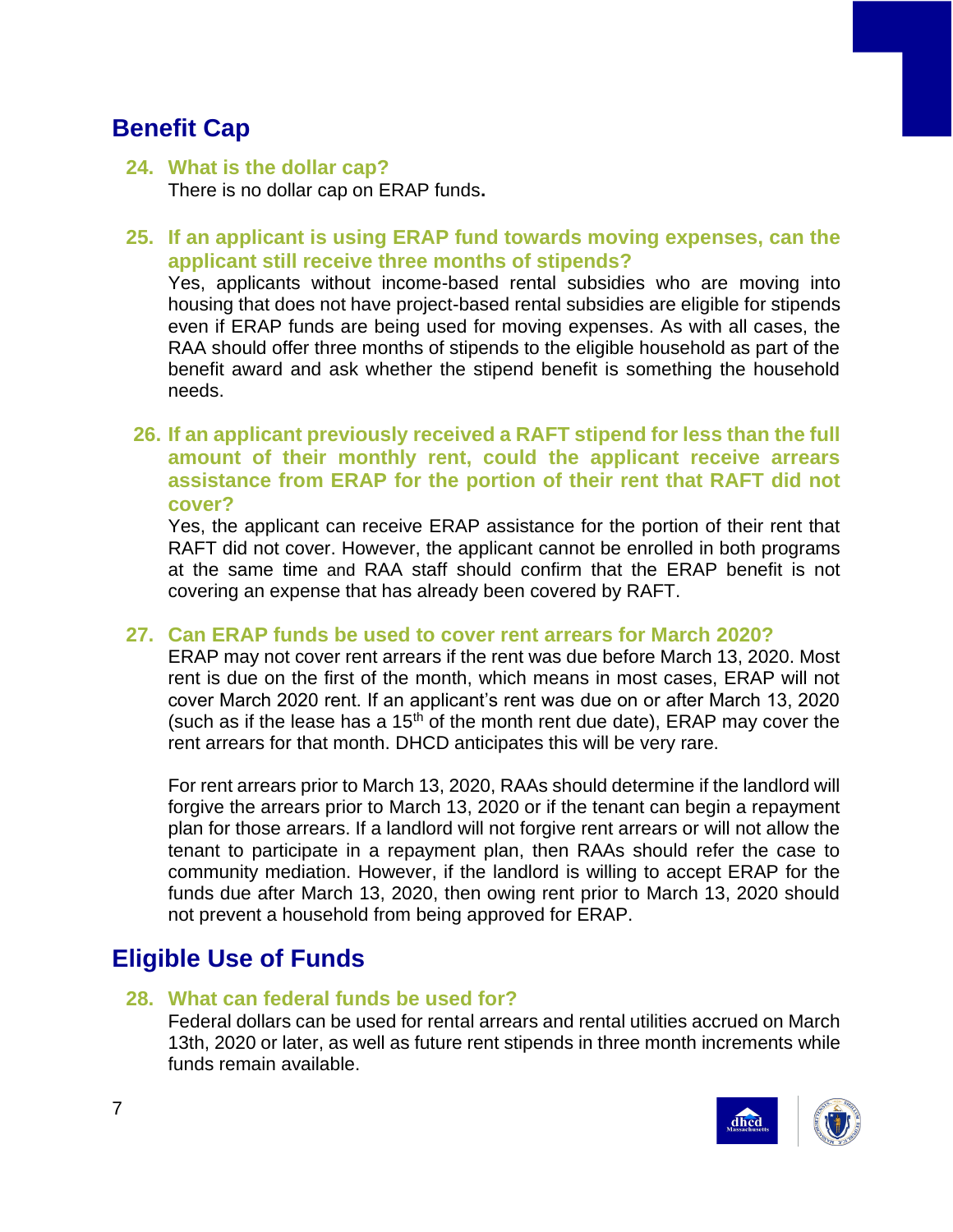## **29. Can ERAP be used for stipend payments?**

Prospective rent payments, also known as stipends, may be paid for rent due after the time of the application in three month increments while funds remain available. If an applicant has rental arrears, at least a portion of the arrears must be paid in order for the applicant to receive an ERAP stipend. Stipends can only be given for 3 months at a time and then an applicant will need to reapply, subject to availability of funds.

## **30. How are stipend payments calculated?**

Stipends will pay for 100% of the household's full monthly rent amount, for a maximum of three months, with no guarantee of additional stipend payments. The amount of the stipend is not tied to the household's income (so long as the household has been determined ERAP-eligible). If a household states that they do not need three full months, they may request one or two months instead. Additional stipend payments beyond three months may be made, pending funding availability and household need. In order to access additional stipends, the household must reapply for assistance, again present proof of a continued housing crisis, and re-verify monthly household income (unless income was previously verified using a 2020 IRS Form 1040).

## **31. Can ERAP be used for moving related expenses?**

Yes. ERAP may cover moving-related expenses, such as: first and last month's rent, security deposits, moving trucks, and furniture. Furniture payments should not exceed \$1,000 per household.

#### **32. Can tenants be paid directly?**

No, funds will continue to be paid to property owners and landlords.

#### **33. How many months of assistance can a household receive at a time?**

Households receiving prospective rent payments may receive three (3) months of assistance at a time. If the household requires additional assistance at the end of those three months, they may either submit a new ERAP application or recertify their need for additional funds using a new streamlined recertification process, currently under development.

#### **34. Can ERAP cover units with income-based rental subsidy?**

Yes, ERAP can cover up to twelve (12) months of arrears for the tenant-paid portion of rent in units with an income-based rental subsidy such as Section 8 or MRVP. However, tenants with income-based rental subsidies are not eligible for any months of stipends, including first month's rent.

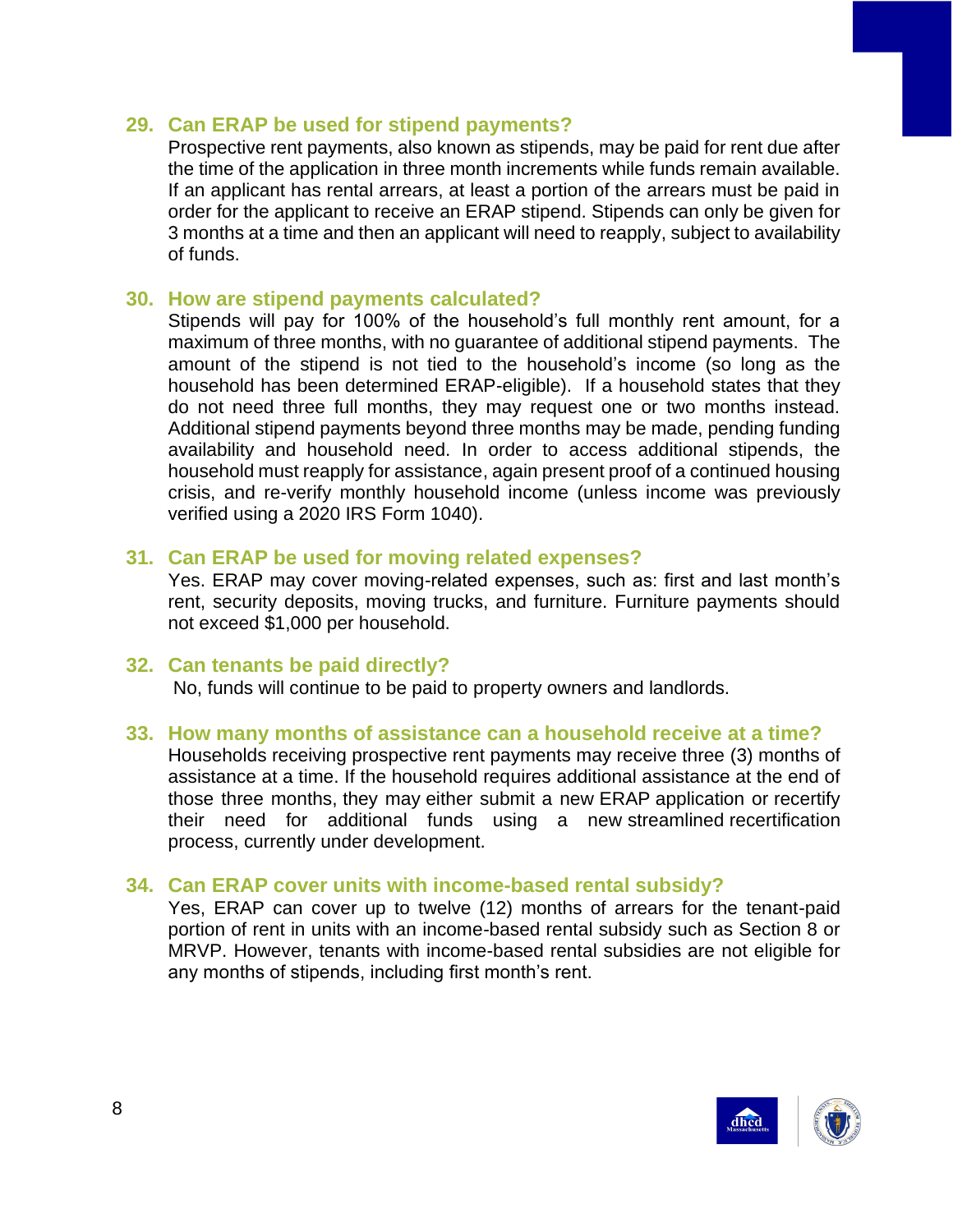## **35. Does ERAP cover miscellaneous fees that are charged to the tenant (i.e., charges listed on the tenant ledger)?**

ERAP can cover miscellaneous fees such as parking spaces, garage fees, carport fees, water fees, and other month-to-month fees if these expenses are outlined in their lease but separated as an itemized amount. ERAP cannot cover other fees not listed in the lease, such as realtor or brokerage fees.

## **36. Is there a dollar limit on subsidized housing arrears and stipends for ERAP?**

No, there are no additional restrictions on housing arrears beyond those outlined above. An applicant with an income-based rental subsidy is limited to receiving up to twelve (12) months in arrears cover the applicant's tenant portion of their rent during the month owed, for outstanding payments incurred after 3/13/2020.

## **37. If an applicant is moving out of state, can the applicant receive stipends through ERAP?**

No, similar to RAFT, ERAP can assist with moving expenses for out of state moves but may not cover prospective rent/stipends for out of state moves. ERAP may cover first, last, and security costs for those without income-based rental subsidies but may not cover first or last month's rent for those with income-based rental subsidies. Additionally, ERAP can pay startup costs related to an out-ofstate move but cannot pay ongoing rent stipends out of state.

**38. If an applicant is on an Arrears Management Plan (AMP) but moving, can ERAP assist with overdue bills during the applicant's move?** RAAs would need to work directly with the utility company. In general, RAAs

should not cover arrears covered by an AMP. However, if the utility company requires it even under the AMP, ERAP can could cover this.

## **39. When a tenant is using ERAP to move, ERAP also covers arrears at their preceding unit. What is the definition of preceding unit?**

The preceding unit is the last rental unit that an applicant resided in as a tenant before the move that is being supplemented with ERAP funds. If an applicant was a tenant in a rental unit after 3/13/20 but has since left that unit and is currently experiencing homelessness or doubled up with another household (i.e. couch surfing), the preceding unit is the unit that the applicant rented immediately prior to this circumstance. ERAP funds may only cover arrears at the current or preceding unit (and only up to 12 months of arrears, accrued after 3/13/20), and may not cover arrears from a unit that the applicant rented before the preceding unit.

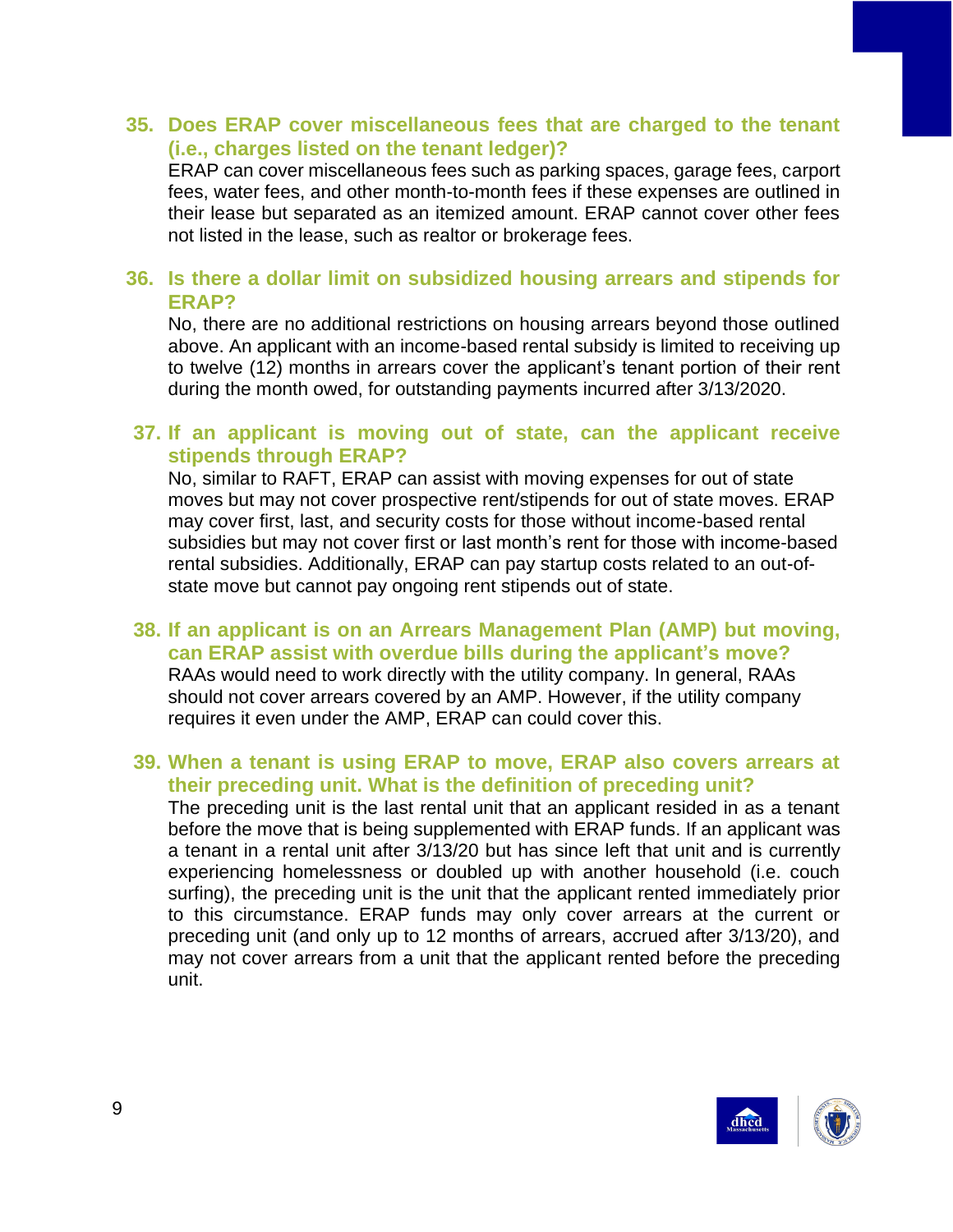## **40. If an applicant is only seeking utility assistance, would that trigger a stipend offer automatically?**

Yes, all applicants approved for ERAP should be offered rental stipends. If the applicant determines they do not need or want rental stipends, the applicant may decline the additional assistance. All ERAP applicants who decline rental stipends must have a note made in their tenant record in HAPPY confirming that they declined the stipends. (No notes are required for households with income-based rental subsidies, who may not be offered stipends.)

## <span id="page-10-0"></span>**Utilities**

## **41. What is the maximum benefit limit for utilities assistance?**

For assistance with utilities arrears, up to \$1,500 can be awarded to an eligible applicant. RAAs can award the \$1,500 benefit even if the benefit is more than 25% of the utility arrears balance.

**42. If someone is receiving utility benefits from another program such as LIHEAP, can they also receive utility assistance from ERAP?**

Yes, an applicant can receive utility assistance from ERAP and another program such as LIHEAP at the same time as long as the benefits from each program are not covering the same expenses for the same time period.

## **43. Can ERAP funds be used for utility arrears even though the moratorium is still in effect?**

Yes, ERAP funds can be used for utility arrears even without a shutoff notice.

**44. If an applicant is moving, can the applicant receive utility arrears over \$1,500 if they need the arrears to turn on utilities in a new unit?** No, applicants cannot use ERAP for more than \$1,500 of utility arrears. If an applicant needs more than \$1,500 for utilities, RAA staff should refer applicants to other programs or resources for additional assistance.

## **45. Can ERAP cover future utility payments?**

No, ERAP only covers utility arrears.

**46. Is utility assistance paid to the utility company or the applicant?** Utility assistance is only paid to the utility company. Benefit payments are not made to the applicant directly.

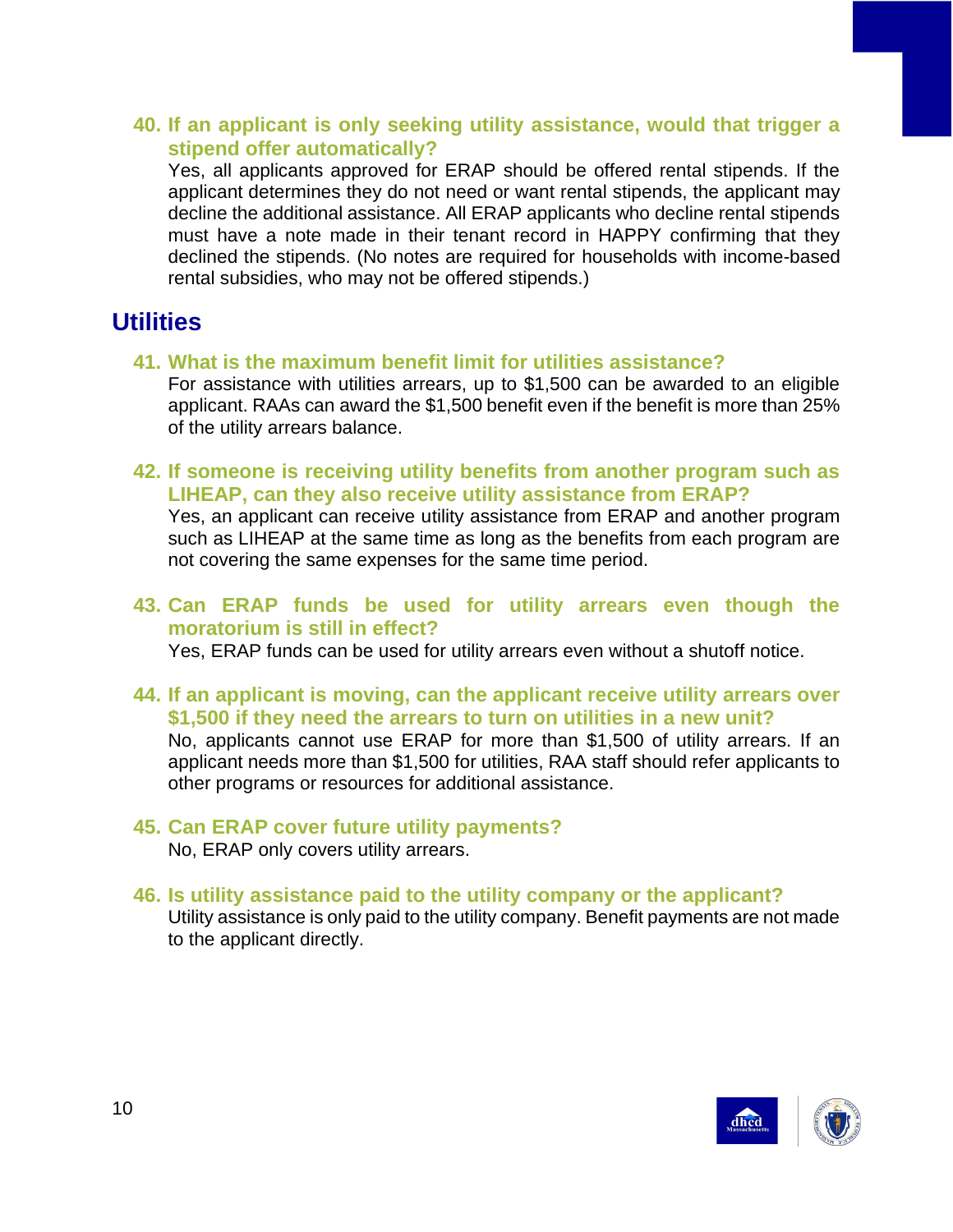## **47. What is the best practice for referring applicants with income below 60% state median Income for utility arrears?**

It is recommended that RAAs provide appropriate contact information for the utility company and suggest eligible customers work with the utility company to qualify for a discounted rate or start an Arrearage Management Plan (AMP).

Additionally, RAAs can refer an applicant to their local Community Action Program (CAP) agency or LIHEAP Local Administering Agency (LAA) to help the applicant access other protections and assistance.

## <span id="page-11-0"></span>**Income Verification**

## **48. How is income eligibility verified?**

If an adult in the household has zero income, it may be self-attested in the application, as there is no way to substantiate a lack of income.

Reported income may be verified using one or a combination of four verification methods:

**1. Department of Transitional Assistance (DTA) or MassHealth Verification** All verified DTA eligible households are presumed ERAP income eligible. Most verified MassHealth participating households are presumed ERAP incomeeligible, except in households with 3 or more members that are enrolled in the following plans: Family Assistance, One Care, or CommonHealth.

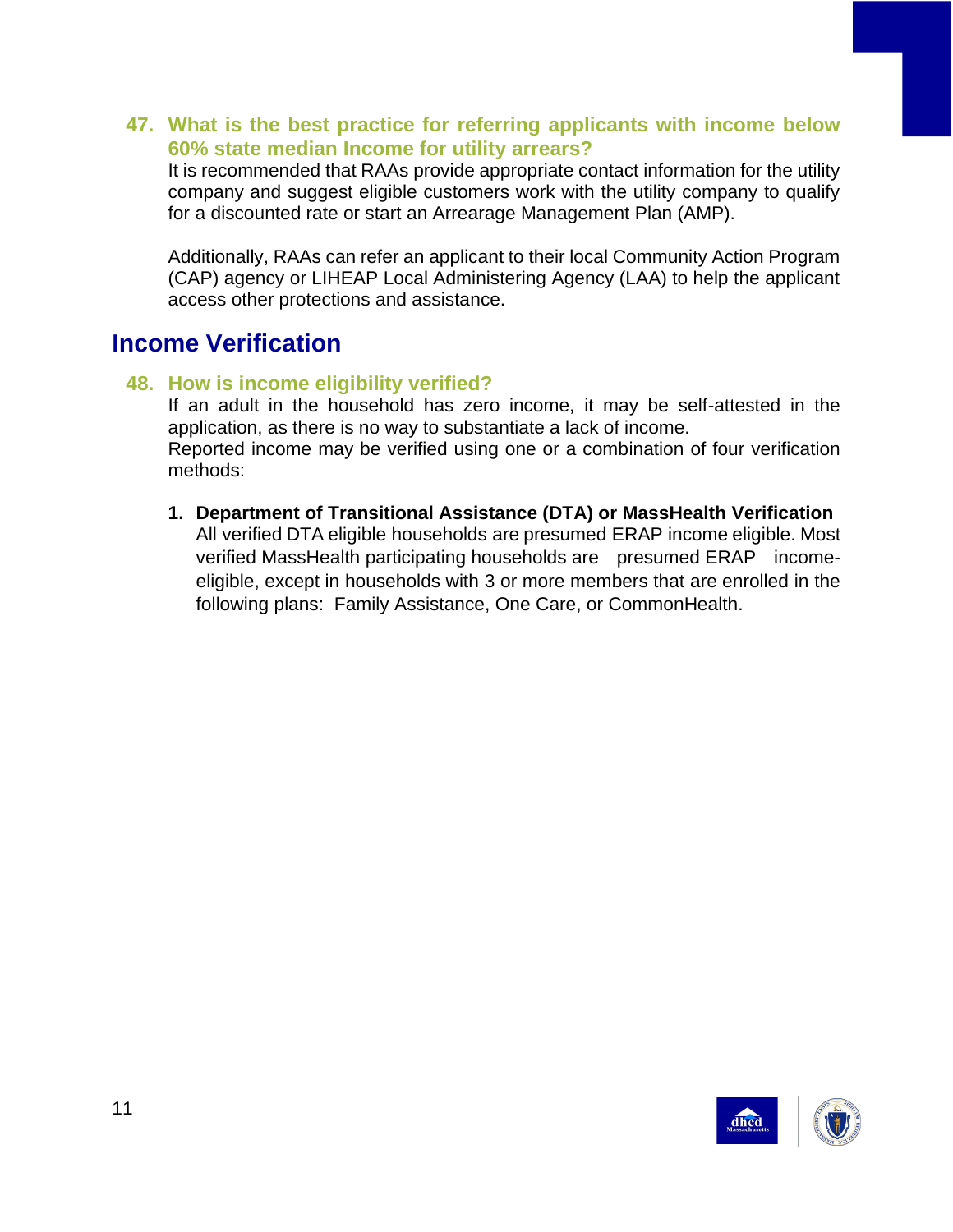## **2. Categorical Income Verification**

If an applicant's household income has been verified to be at or below 80% percent of the AMI in connection with certain other state or federal government assistance programs, RAAs are permitted to rely on a determination letter from the government agency, or government-contracted agency that administers the benefit, so long as the determination letter for such program is dated on or after January 1, 2020. See the Federal ERAP Administrative Plan for details on acceptable benefit determination letters. Examples of acceptable documents include:

- **EXECTE FIGHT BENEFIT SHEARE FIGHT IN EXECTE FIGHT IN BENE** FIGHT PROGRAM that serves households 80% AMI or lower, including SNAP, TAFDC, EAEDC, SSI, SSP
- **Eligibility letter for MassHealth**
- Income-based rent determination letter from a Local Housing Authority or Regional Administering Agency for state or federal public housing or subsidized housing vouchers (HCV/Section 8, MRVP/AHVP, DMH, DDS vouchers)
- **EXECTE:** Benefit determination letter from DHCD-contracted Local Administering Agency for LIHEAP program or Fuel Assistance
- Benefit determination letter for childcare financial assistance from the Department of Early Education and Care (EEC) or one of their contracted Child Care and Referral Agencies
- **EXA** Benefit determination letter for Chapter 115 Assistance from the Department of Veterans Services

## 3. **Applicant-Provided Income Verification**

RAAs may accept income verification provided by the applicant, or by someone assisting with their application on behalf of an applicant, such as a landlord, advocate, or service provider. This is also known as "third-party income verification." See the Federal ERAP Administrative Plan for details on acceptable income verification documents.

## **4. Database-Verified Income**

Income can also be verified in three databases: UIOnline for unemployment benefits, FAST\_UI for Pandemic Unemployment Assistance, and WageMatch for reported wages.

## **5. Self-Attestation of Zero Income**

If an adult in the household has zero income, their zero-income status may be self-attested in the application and does not require additional documentation.

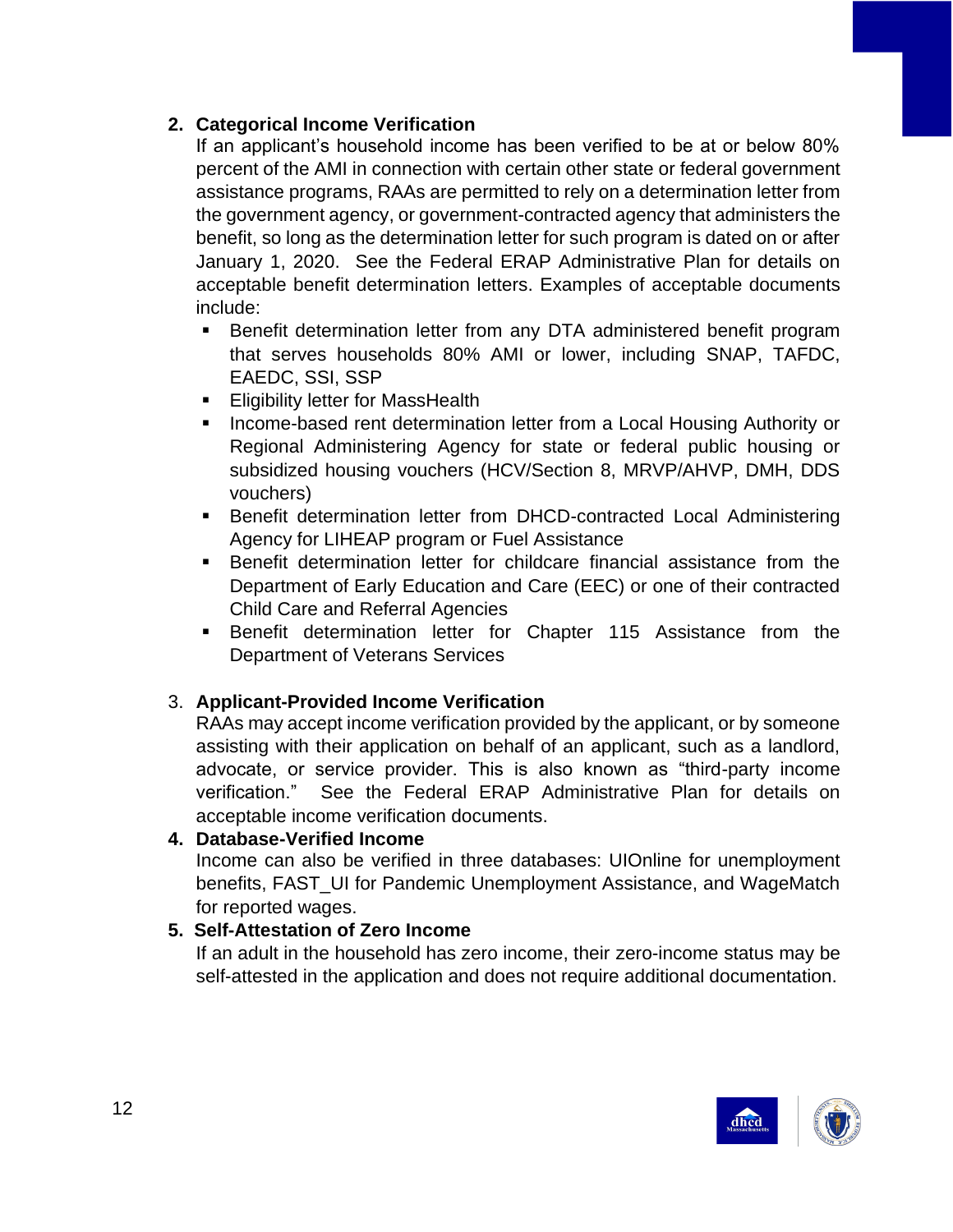## <span id="page-13-0"></span>**Required Documentation**

## **49. What are the documentation requirements?**

The following documentation is required for all approved applicants:

- **1.** Identification for head of household
- **2.** Verification of current housing
- **3.** Verification of eligible housing crisis
- **4.** Verification of income, or verification of presumed income in the case of households receiving DTA or MassHealth benefits
- **5.** W-9 for property owner or authorized agent
- **6.** Authorization of agent, if applicable
- **7.** Proof of ownership for unit
- **50. If a landlord fails to provide requested information after three requests, may payments be made directly to the tenant?**

No, not at this time. Those tenants may want to move, but DHCD is working on some other programs to target those individuals.

**51. How can applicants who receive cash income verify their income?**

The applicant may self-certify cash income after the RAA attempts to verify the income using the five methods outlined in the guidance.

## <span id="page-13-1"></span>**Internal Processing**

## **52. What is the QA process for ERAP applications?**

As with the RAFT Program, each file should be reviewed by at least two individuals – including the staff person who worked on the file – throughout the course of the RAA's work with the application. However, to ensure prompt processing of applications and payments, the second reviewer does not necessarily need to be a supervisor for benefit awards that total \$10,000 per household or less. RAAs should develop a review process that ensures compliance with this Administrative Plan and any other guidance administered by DHCD or the Treasury. Additional guidance regarding the application review process will be forthcoming from DHCD.

## **53. Are there different QA activities/reviews for benefits with larger amounts?**

Any application may undergo a DHCD quality assurance review, confirming that all necessary documents are in the file, and to verify that payment was issued in accordance with policy guidelines.

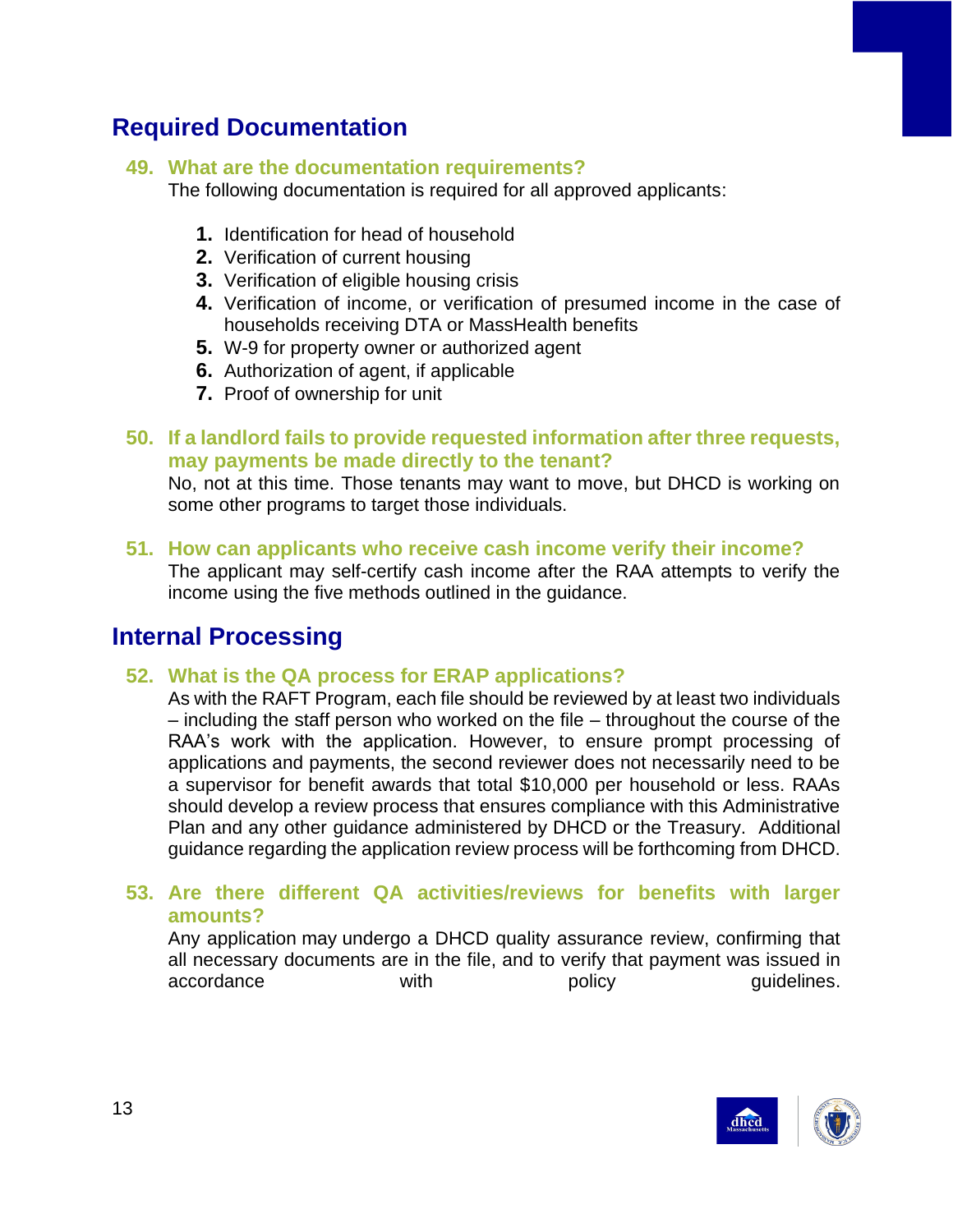## **54. What is the recertification process?**

Pending funding availability, households in continued crisis may be able to access additional prospective rent by recertifying their need for additional funds using a new streamlined recertification process, currently under development.

## **55. What happens to applications already in process once the federal policy is effective?**

Any pending, unapproved ERMA/RAFT applications upon the date of implementation will immediately be considered for eligibility under the federal benefit. However, applications approved but not entered into HAPPY should be treated like applications that have been approved and entered into HAPPY; they will not be re-evaluated for Federal funding and the applicant will need to re-apply to be considered for Federal funding. (For example, if an applicant has been approved for payment of \$10,000 based on the ERMA/RAFT benefit caps, the applicant would need to submit a new application for additional assistance under the Federal ERAP program.) DHCD recommends reviewing applications pending denials upon the date of implementation to check for their eligibility under the federal benefit.

## **56. When should applicants be notified for application status changes?**

Applicants must be notified in writing by phone, email, or mail at the following status changes. These notification requirements apply to all applications received using the joint RAFT, ERMA, and ERAP application, regardless of which program the applicant is ultimately served with.

- Receipt of application
- **•** Upon review, if there is missing documentation, a request for missing documents that clearly states deadline to submit before application will be closed out (not less than 10 business days)
- **■** Upon application close-out or denial, stating reason. Denials must use the "RAFT/ERMA/ERAP Status Notification" document (this will be in writing)
- Upon approval, copying the tenant on landlord terms of agreement to participate (this will be in writing)

Evidence of the notifications to the applicants, utilities, and landlords must be maintained in the files for audit purposes.

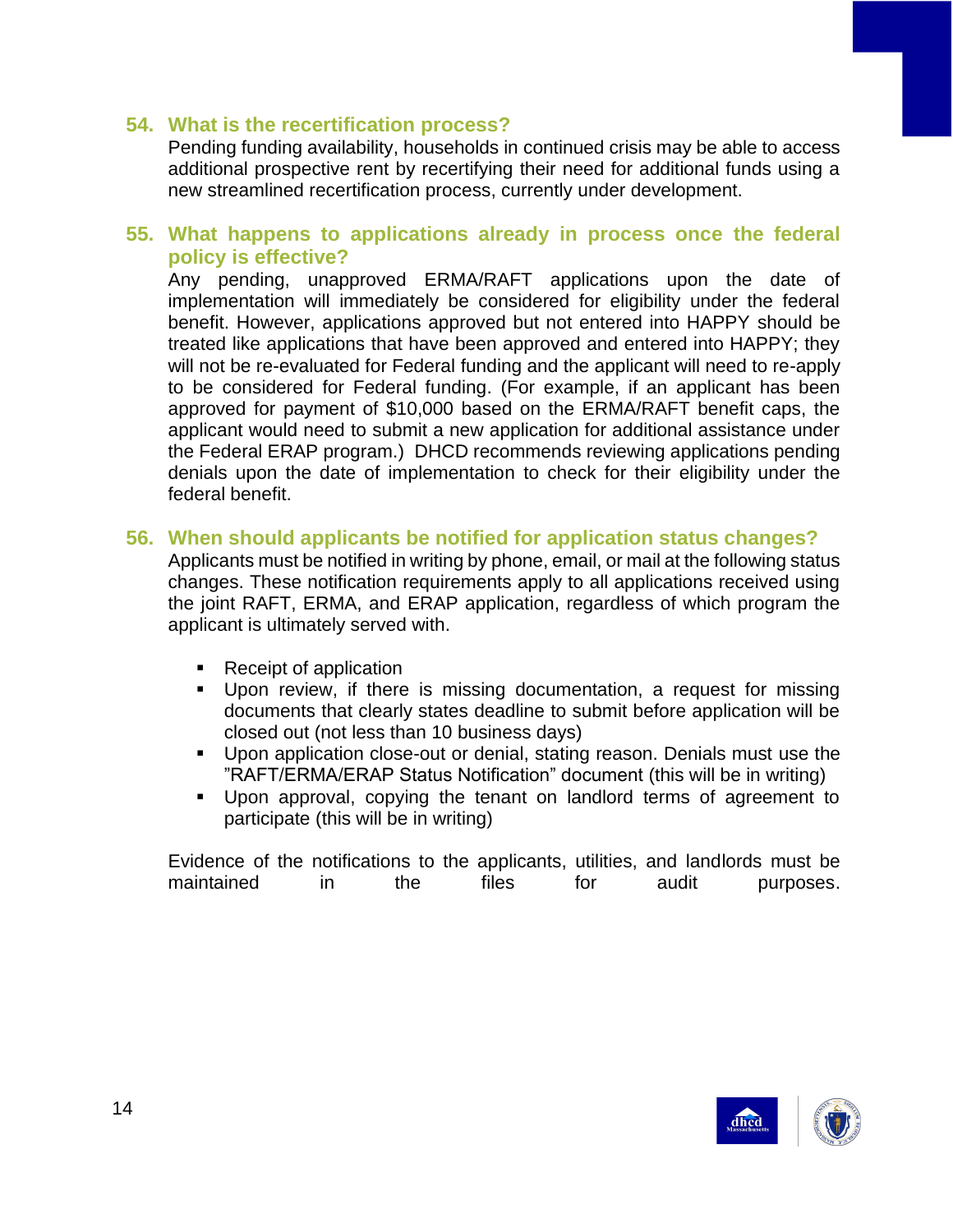## **57. How should duplicate checks be verified?**

Duplication checks should continue to be performed in HAPPY:

- 1. RAAs should search for the head of household in HAPPY to see if they have received RAFT or ERAP previously. (This search should be done by checking for the HOH as a "Member" instead of a "Tenant" to ensure that the search includes households where the HOH may have been a household member on another HOH's household.)
- 2. RAAs should then search to see whether there may be overlapping benefits.
- 3. If there may be overlap/duplication of benefits, RAAs should investigate whether prior RAFT benefits covered the same time period.

## **58. How long are RAAs required to keep an application open for nonresponsive tenants or landlords?**

Before closing out an application, the RAA has to give the applicant or landlord a warning that the application will be closed out in 10 business days if documentation is not received. After those 10 business days (usually 14 calendar days), the RAA will send a "RAFT/ERMA/ERAP Status Notification" and check off the appropriate box (either "Application Closed Out for Incomplete Applicant Documentation" or "Application Closed Out Due to Property Owner Inaction." The notification explains that an applicant and landlord then have 14 days to reopen the application by submitting the missing documentation, which would trigger the RAA to reopen the application. Updated RAFT/ERMA/ERAP Status notification documentation has been provided on the [RAA Resource Portal.](https://www.mass.gov/info-details/regional-administering-agencies-resource-portal)

## **59. Will RAAs use the current application that is used for RAFT and ERMA for ERAP applicants or will there be changes to the form?**

RAAs will use the application that is currently being used for RAFT and ERMA applications to process ERAP. New language (provided by DHCD) must be added to RAAs' websites to notify applicants that they may be considered for the new program.

## **60. Does an applicant need to complete two separate applications if they are moving and have arrears?**

No, an applicant should only complete one application in this scenario. However, an applicant will need to submit two landlord packets if ERAP will be used to pay two different owners.

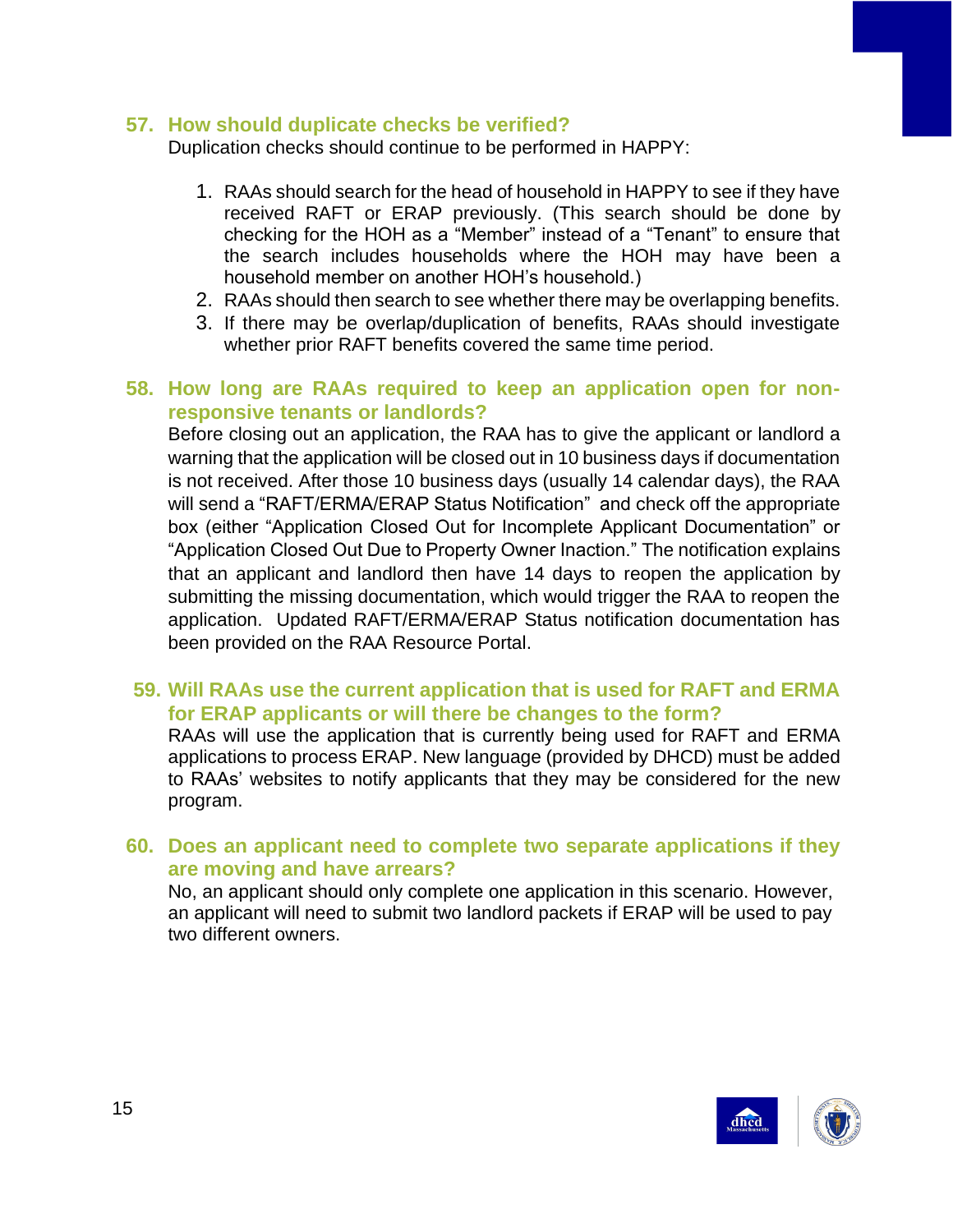## **61. Is the language in the ERAP owner contract the same as the language in RAFT/ERMA owner contracts?**

Yes, DHCD has created a new Owner Contract ("ERAP/RAFT/ERMA Award Letter and Property Owner Terms" that is sent out upon approval as a commitment of funds to the landlord. This replaces the old Owner Contract for all three programs and serves as a notice to the owner stating their responsibilities and is available on the [RAA Resource Portal.](https://www.mass.gov/info-details/regional-administering-agencies-resource-portal) This document does not require a landlord signature; landlords are advised that by accepting DHCD funding they are agreeing to the terms.

#### **62. Can expired identification or identification from other countries be used to confirm identify?**

Yes, expired driver's licenses or identification issued by another state or country is an acceptable form of identification as long as the identification contains the applicant's full name and date of birth.

## **63. If an applicant has arrears in the region of one RAA and is relocating to another RAA's region, which RAA should process the application?**

If two payments will be made (i.e., one payment for arrears and one payment for first and last month's rent and security deposit) and they are for units in different regions, whichever RAA received the application may process payments for both units. In these cases only, where payments are being made on behalf of two units through ERAP, DHCD will allow out of region payments. Please be aware the owner reflected on the Owner screen of the HAPPY record should be the owner of the unit where the applicant is moving.

#### **64. Do first and last month's rent count as prospective rent or moving expenses? Can tenants with income-based subsidies receive this assistance and do the payments count toward the three- or 15-month limits on prospective rent?**

First and last month's rent count as prospective rent. Therefore, they do count toward both the 3-month limit on stipends as well as the 15-month limit on total assistance. Tenants with income-based subsidies are not eligible to receive ERAP assistance for first or last month's rent because these amounts are considered prospective rent.

#### **65. Which income definitions should be used by RAAs?**

For ERAP, the HUD Annual Income Definitions should be used, per Treasury requirements. For the RAFT and ERMA programs, RAAs should continue using DHCD's RAFT/ERMA Income Definitions.

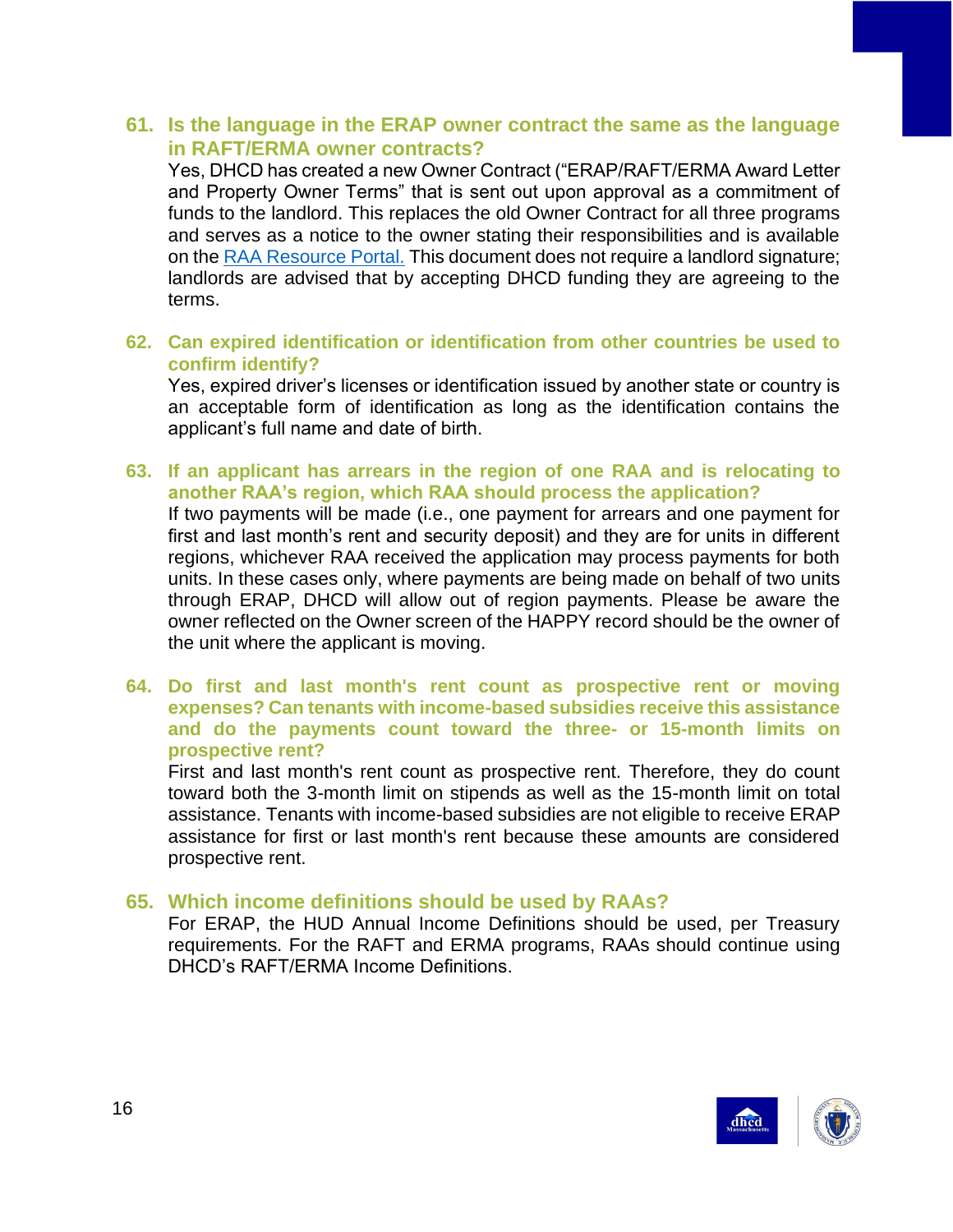**66. If an applicant received DTA/MassHealth benefits and RAA staff need to calculate Area Median Income (AMI) for HAPPY, do RAA staff include or exclude TAFDC from income?**

TAFDC is included in income and SNAP is not. RAA staff should refer to the HUD Annual Income Definitions for ERAP and the RAFT/ERMA Income Definitions for the RAFT and ERMA programs.

**67. Should RAAs request that applicants with income-based subsidies request rent adjustments before they can receive ERAP assistance?** Yes, applicants with an income-based subsidy should request any rent adjustments that they may be eligible for before applying for ERAP. If a rent adjustment is pending at the time of application, RAAs should wait for the rent adjustment to be completed before processing payment since the amount due may change retroactively. If an applicant appears to be eligible for a rent adjustment but has not requested one, RAAs should refer the household to their HCEC or otherwise provide assistance for help requesting the rent adjustment.

## <span id="page-17-0"></span>**Compliance & Fraud Prevention**

**68. What should RAAs do if they suspect fraud is being attempted on an application?**

If fraud is suspected, there are three steps RAA staff should take:

- 1. Collect Information Obtain additional information to clarify items, this may include:
	- Requesting additional information, additional documents, or clarifications to the application questions.
	- Carrying out all additional phone calls or interviews with tenants and/or landlords.
- 2. Document Findings If concern persists, retain the full application file and note key information:
	- Name and address of the subject(s)
	- Summary of the alleged fraud or abuse citing specific sources
	- Name and address of any individuals with knowledge of the allegations
	- Known or suspected time period when allegations occurred
	- Known or suspected monetary loss

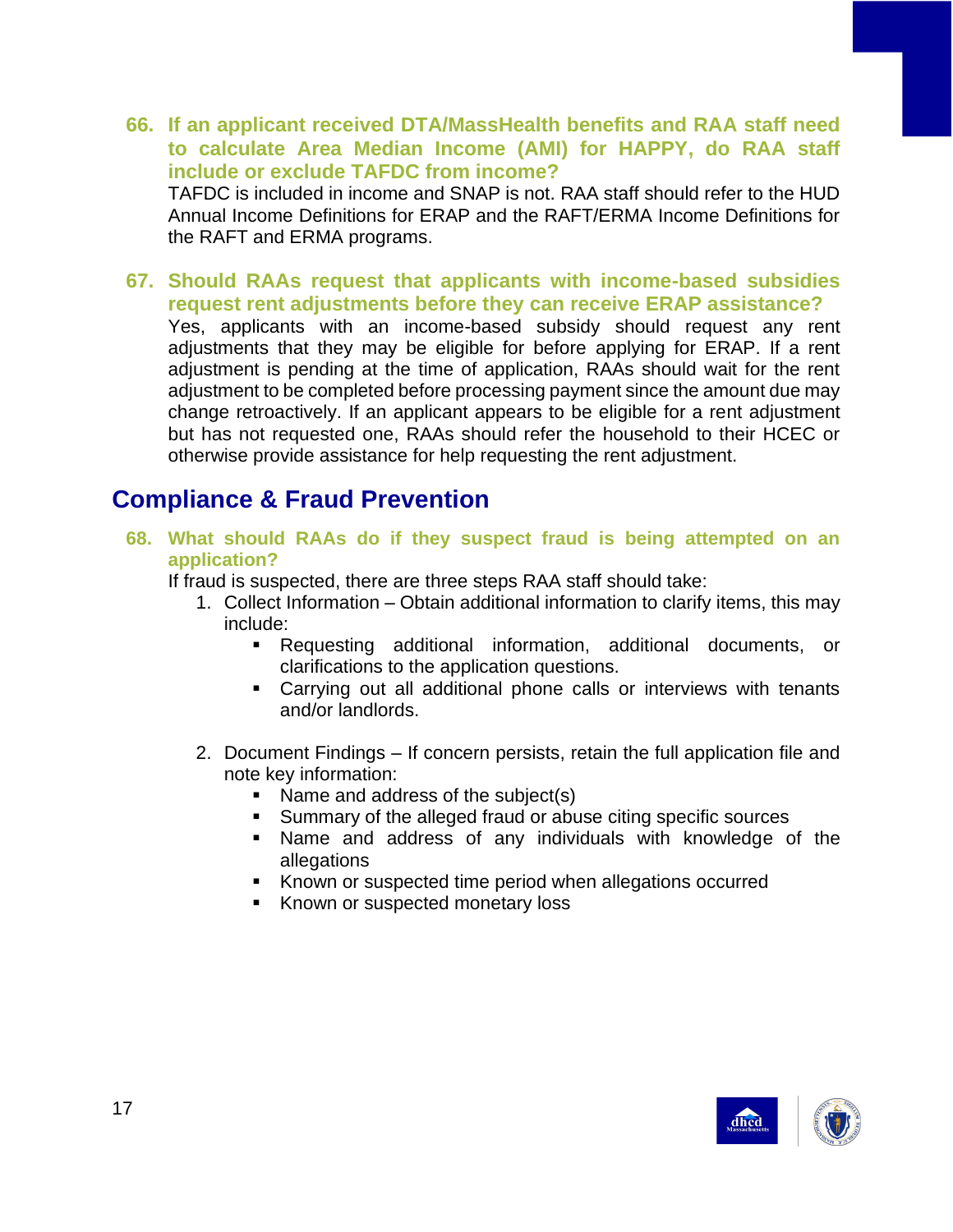- 3. Escalate to Defined Contact
	- Case Managers should escalate fraud-related questions to Supervisors or Managers.
	- Supervisors and Managers should work with the RAA Staff to review the file and confirm the concern.
	- **.** If fraud is identified or strongly suspected through the procedures above, RAAs should escalate the concerns to DHCD for additional follow-up and investigation, by using the [DHCD Fraud Hotline](https://www.mass.gov/forms/dhcd-fraud-waste-and-abuse-reporting) [\(https://www.mass.gov/forms/dhcd-fraud-waste-and-abuse](https://www.mass.gov/forms/dhcd-fraud-waste-and-abuse-reporting)[reporting\)](https://www.mass.gov/forms/dhcd-fraud-waste-and-abuse-reporting).

## <span id="page-18-0"></span>**Reporting**

**69. How will ERAP participation and payments be tracked?**

ERAP participation and payments will be tracked in Housing Pro ("HAPPY"), a product of MRI Software, under a new Program.

**70. Are there additional data fields in HAPPY that need to be completed?**

Because funds are limited to 12 months of arrears, and arrears are paid in lump sums without specification of the months that they cover, RAAs will be required to complete the following data fields for all households served through ERAP:

- Earliest date of arrears covered (date field)
- Total number of months spanned by arrears payment (number field)
- Rent amount (number field)

For example, if a household receives an arrears payment that covers partial rent for December 2020, January 2021, and February 2021, the RAA would fill in "12/1/2020" for "Earliest date of arrears covered" and "3" for "Total number of months spanned by arrears payment."

- **71. How will RAAs provide monthly backup expenditure reports to DHCD?** RAAs will use the DHCD custom Fiscal Report in HAPPY to provide monthly backup on expenditures to DHCD.
- **72. If two landlords are receiving payment for one applicant, is there a way to enter both owners in the Owner Tab of HAPPY?**

Both owners need to exist in HAPPY so that they can receive payment. However, only the new owner (the owner of the unit that the tenant is moving into) should be listed in the Owner Tab on the tenant record in HAPPY.

## **73. Do RAAs need to record a note when applicants deny stipends?**

RAA staff need to record a note in HAPPY if the applicant declines stipends. Notes can be recorded directly in the applicant's record in HAPPY, using the note symbol next to the History button.

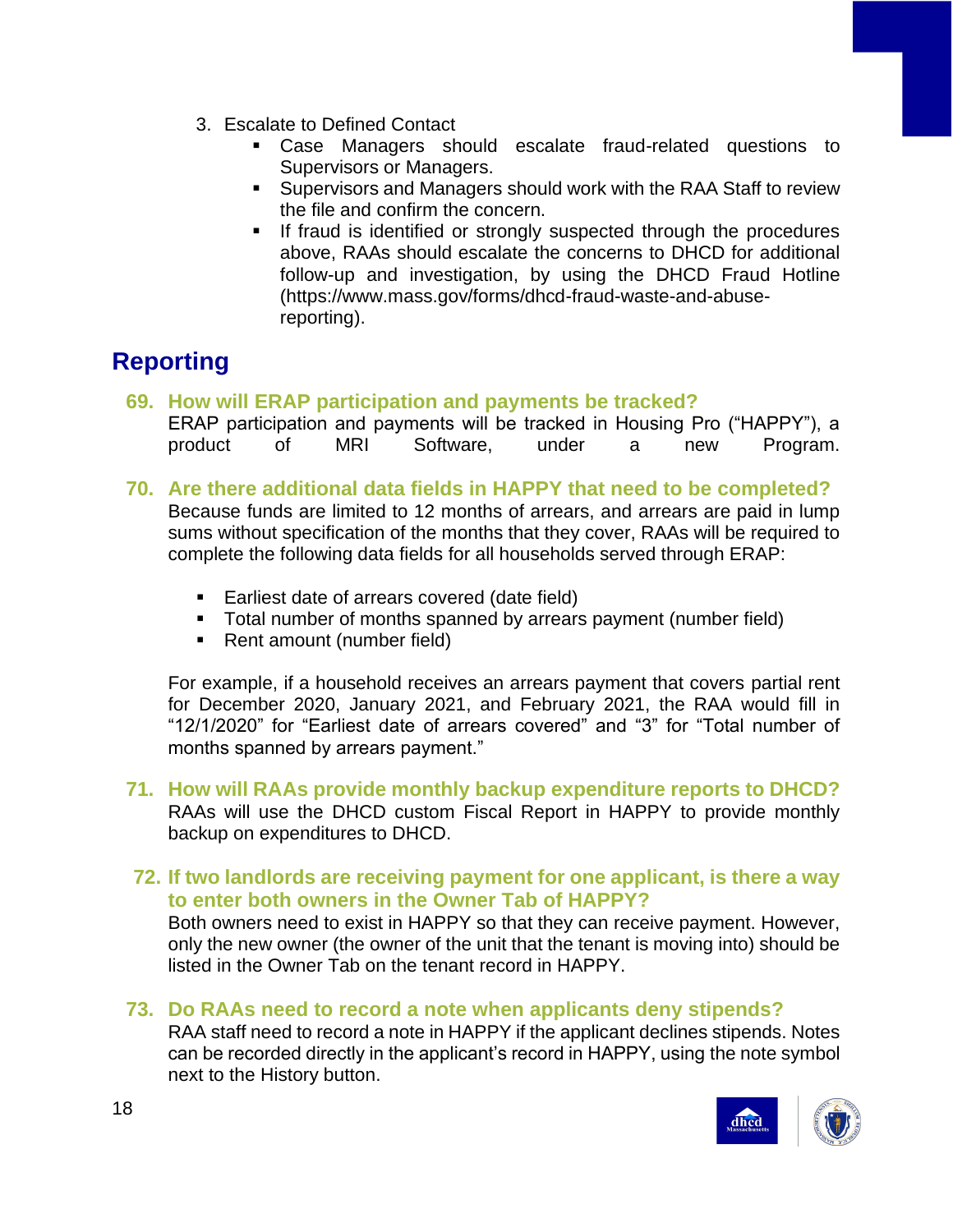## <span id="page-19-0"></span>**Emergency Rental and Mortgage Assistance (ERMA)**

## **74. How will ERAP impact the Emergency Rental and Mortgage Assistance (ERMA) program?**

The ERMA program will still exist. However, renters with household incomes between 50% and 80% AMI should be served by ERAP first, whenever possible, because the ERAP funds are "use or lose" with short deadlines as described above. Given that renters who previously would have qualified for ERMA will likely now be eligible for ERAP, it is anticipated that ERMA will primarily be serving homeowners until the federal ERAP funds run out.

#### **75. Which ERMA funding source should be spent first: CDBG or MTW?**

Starting in March 2021, RAAs should try to spend down all of their ERMA CDBG funding before spending down any remaining ERMA MTW funding. As noted above, eligible renters at 50-80% AMI will likely be served by ERAP. However, any eligible homeowners being served by the ERMA program should be assisted with CDBG funds until those have been spent down. Then each RAA should spend down their MTW funds.

## **76. Can applicants who have previously received assistance through ERMA apply to receive additional ERMA benefits?**

Households can only receive ERMA assistance for a period of up to 3 months after the date of their initial payment, unless their home does not contain lead paint or was built after 1977 and the RAA can obtain documentation of this (in which case the limit is 6 consecutive months of assistance). If an applicant previously received ERMA assistance, then the 3-month (or 6-month, if applicable) clock started with their very first payment. They may apply for additional assistance at any time, but may be denied if the time limit has been exceeded. For example, if a household received their first ERMA payment on 1/1/2021 and they do not have proof of lead compliance, then they cannot receive any payments after 4/1/2021. If they applied for assistance again in June 2021, they would not be eligible for additional ERMA assistance, even if they met the other eligibility criteria.

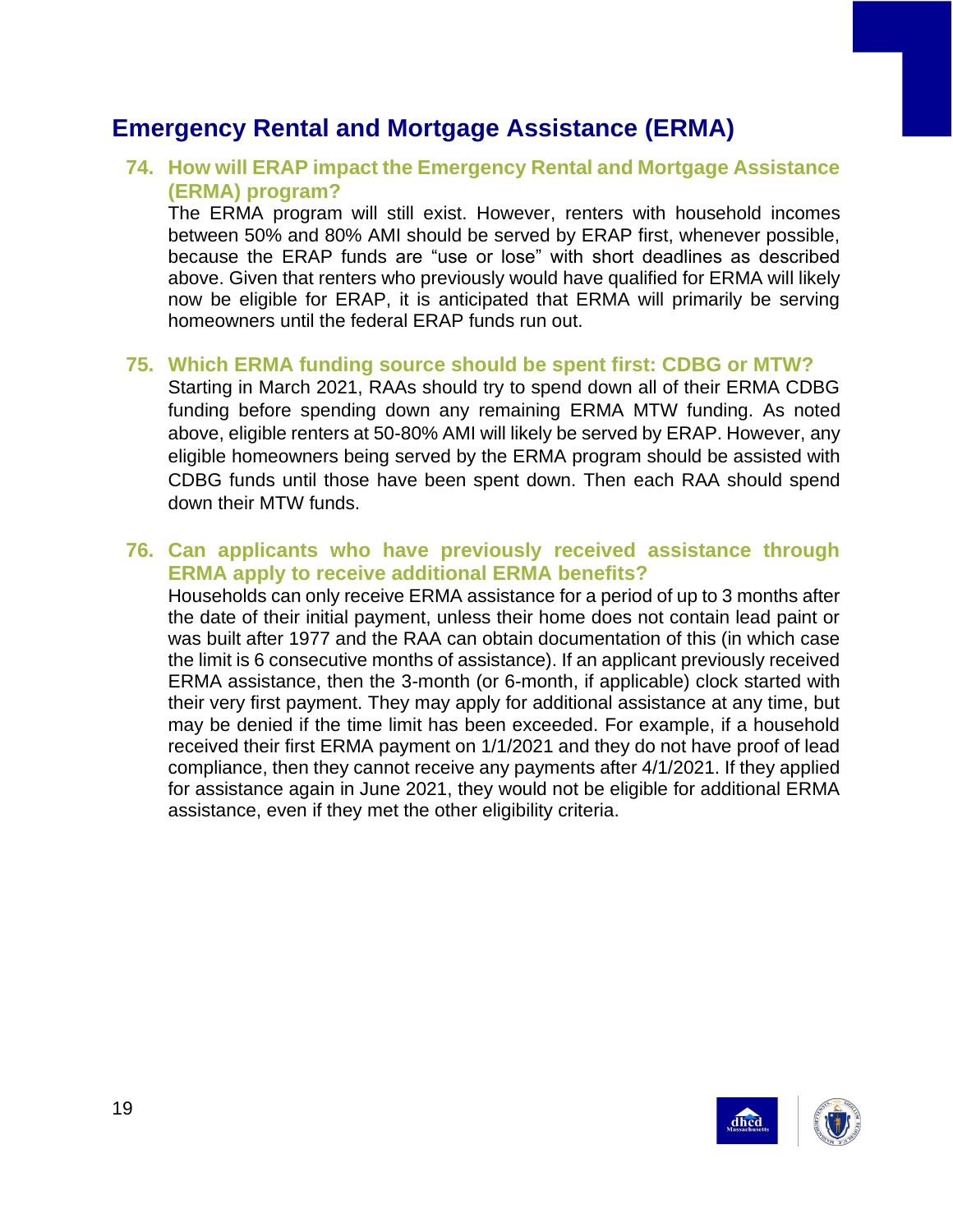## <span id="page-20-0"></span>**New Questions as of April 23, 2021**

*Please note that these questions are also listed within their relevant topic section.*

**1. If an applicant has moved out of state, can they apply for RAFT to pay their Massachusetts arrears?**

RAFT cannot be used to help an applicant moving out of state. However, for ERAP, if an applicant is moving out of state at the time of application, and they are known to owe rent arrears at a current Massachusetts unit or, for a family experiencing homelessness or doubled up, for a preceding Massachusetts unit (see definition in #20 below), ERAP will cover both the arrears and the startup costs for the new unit. If an applicant has already moved out of state at the time of application, they are not a Massachusetts resident and are not eligible for ERAP.

**2. Is an applicant eligible for rental or moving assistance if the applicant is currently renting a room in the same unit from a family member who owns the property?**

There are no rules against renting from a family member. However, RAAs should do their due diligence to ensure that the rental agreement is legitimate and can be documented.

**77. If an applicant is on an Arrears Management Plan (AMP) but moving, can ERAP assist with overdue bills during the applicant's move?**

RAAs would need to work directly with the utility company. In general, RAAs should not cover arrears covered by an AMP. However, if the utility company requires it even under the AMP, ERAP can could cover this.

## **78. When a tenant is using ERAP to move, ERAP also covers arrears at their preceding unit. What is the definition of preceding unit?**

The preceding unit is the last rental unit that an applicant resided in as a tenant before the move that is being supplemented with ERAP funds. If an applicant was a tenant in a rental unit after 3/13/20 but has since left that unit and is currently experiencing homelessness or doubled up with another household (i.e. couch surfing), the preceding unit is the unit that the applicant rented immediately prior to this circumstance. ERAP funds may only cover arrears at the current or preceding unit (and only up to 12 months of arrears, accrued after 3/13/20), and may not cover arrears from a unit that the applicant rented before the preceding unit.

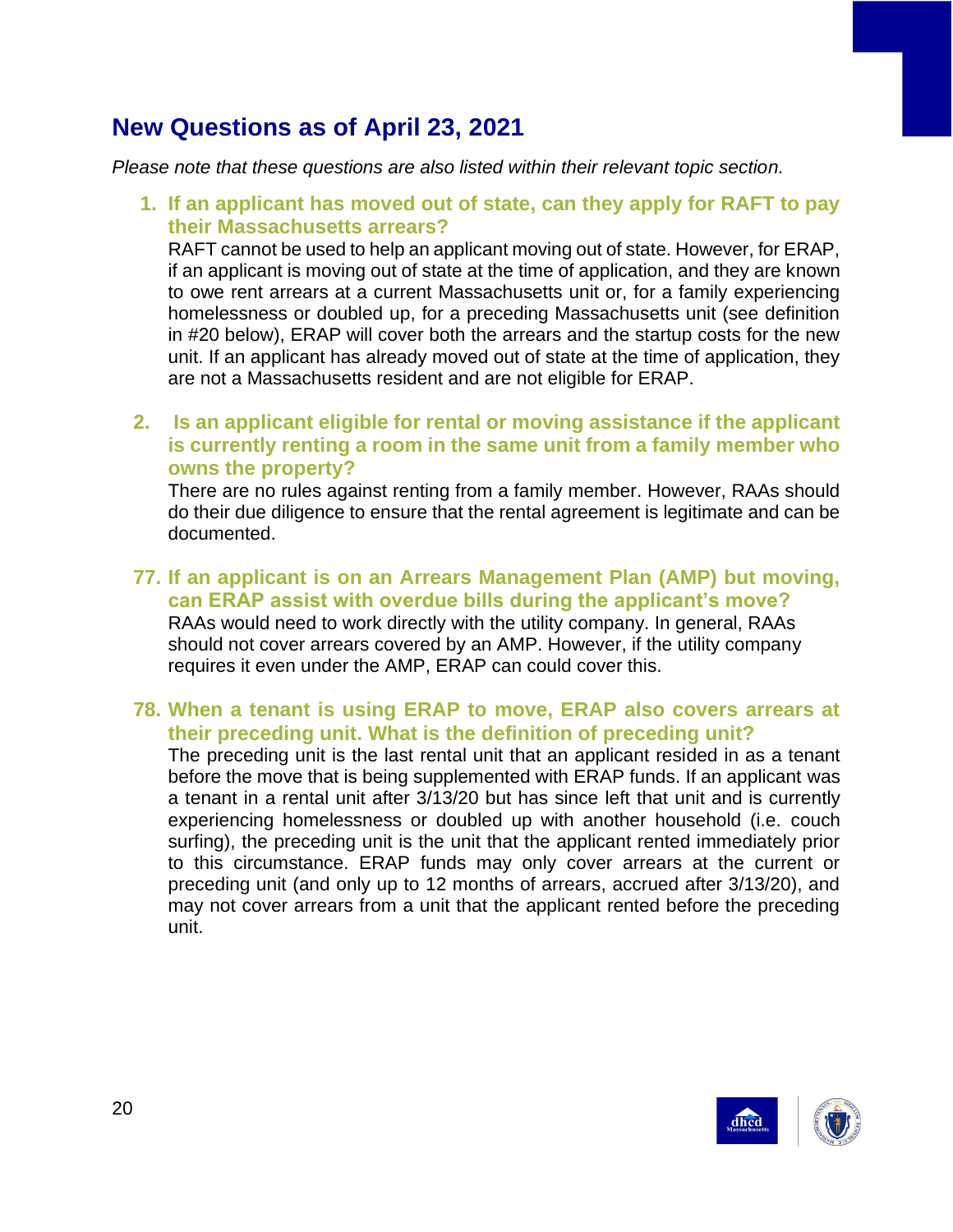## **79. If an applicant is only seeking utility assistance, would that trigger a stipend offer automatically?**

Yes, all applicants approved for ERAP should be offered rental stipends. If the applicant determines they do not need or want rental stipends, the applicant may decline the additional assistance. All ERAP applicants who decline rental stipends must have a note made in their tenant record in HAPPY confirming that they declined the stipends. (No notes are required for households with income-based rental subsidies, who may not be offered stipends.)

- **80. How can applicants who receive cash income verify their income?** The applicant may self-certify cash income after the RAA attempts to verify the income using the five methods outlined in the guidance.
- **81. Can expired identification or identification from other countries be used to confirm identify?**

Yes, expired driver's licenses or identification issued by another state or country is an acceptable form of identification as long as the identification contains the applicant's full name and date of birth.

**82. If an applicant has arrears in the region of one RAA and is relocating to another RAA's region, which RAA should process the application?**

If two payments will be made (i.e., one payment for arrears and one payment for first and last month's rent and security deposit) and they are for units in different regions, whichever RAA received the application may process payments for both units. In these cases only, where payments are being made on behalf of two units through ERAP, DHCD will allow out of region payments. Please be aware the owner reflected on the Owner screen of the HAPPY record should be the owner of the unit where the applicant is moving.

**83. Do first and last month's rent count as prospective rent or moving expenses? Can tenants with income-based subsidies receive this assistance and do the payments count toward the three- or 15-month limits on prospective rent?**

First and last month's rent count as prospective rent. Therefore, they do count toward both the 3-month limit on stipends as well as the 15-month limit on total assistance. Tenants with income-based subsidies are not eligible to receive ERAP assistance for first or last month's rent because these amounts are considered prospective rent.

#### **84. Which income definitions should be used by RAAs?**

For ERAP, the HUD Annual Income Definitions should be used, per Treasury requirements. For the RAFT and ERMA programs, RAAs should continue using DHCD's RAFT/ERMA Income Definitions.

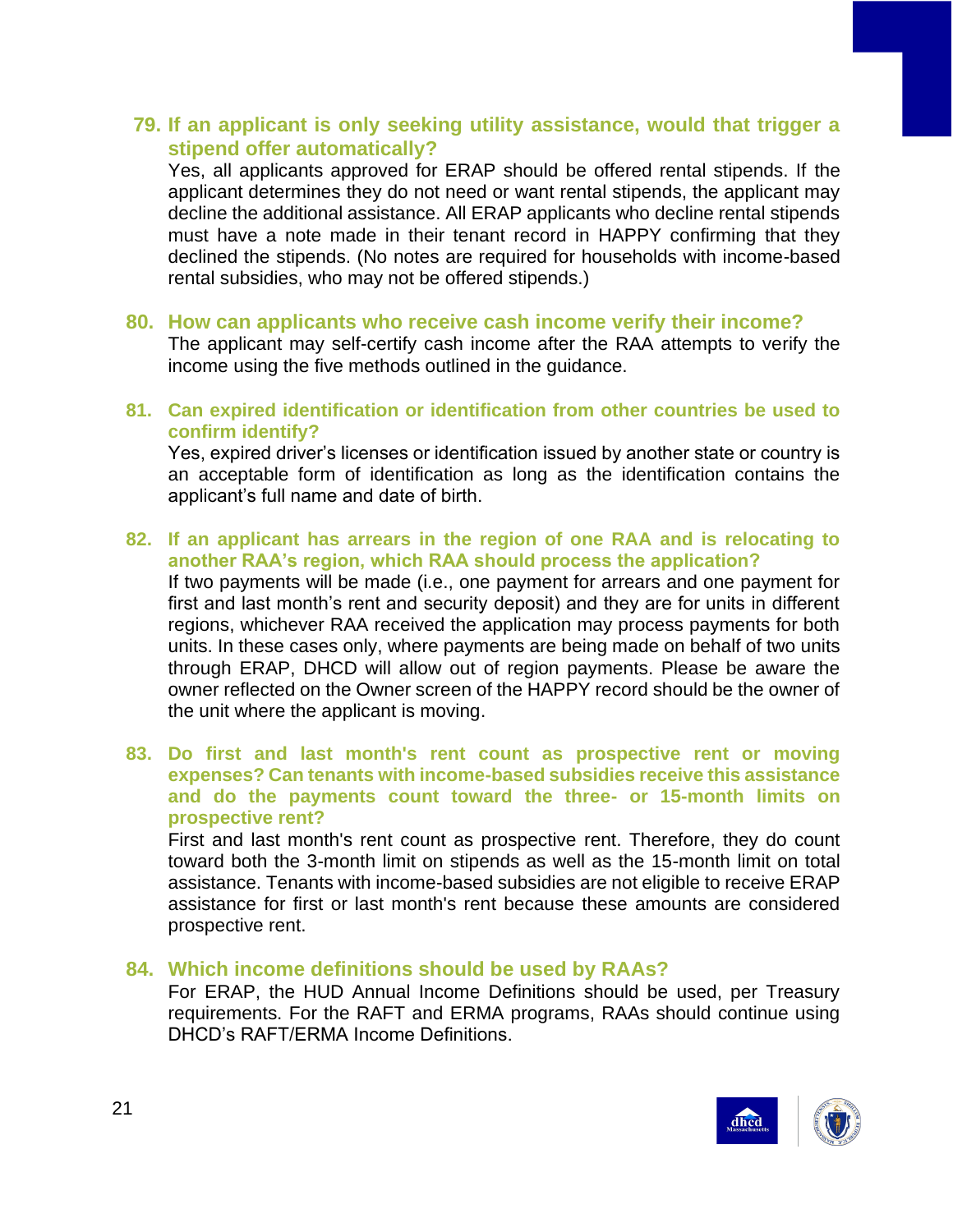**85. If an applicant received DTA/MassHealth benefits and RAA staff need to calculate Area Median Income (AMI) for HAPPY, do RAA staff include or exclude TAFDC from income?**

TAFDC is included in income and SNAP is not. RAA staff should refer to the HUD Annual Income Definitions for ERAP and the RAFT/ERMA Income Definitions for the RAFT and ERMA programs.

**86. Should RAAs request that applicants with income-based subsidies request rent adjustments before they can receive ERAP assistance?**

Yes, applicants with an income-based subsidy should request any rent adjustments that they may be eligible for before applying for ERAP. If a rent adjustment is pending at the time of application, RAAs should wait for the rent adjustment to be completed before processing payment since the amount due may change retroactively. If an applicant appears to be eligible for a rent adjustment but has not requested one, RAAs should refer the household to their HCEC or otherwise provide assistance for help requesting the rent adjustment.

**87. What should RAAs do if they suspect fraud is being attempted on an application?**

If fraud is suspected, there are three steps RAA staff should take:

- 1. Collect Information Obtain additional information to clarify items, this may include:
	- Requesting additional information, additional documents, or clarifications to the application questions.
	- Carrying out all additional phone calls or interviews with tenants and/or landlords.
- 2. Document Findings If concern persists, retain the full application file and note key information:
	- Name and address of the subject(s)
	- Summary of the alleged fraud or abuse citing specific sources
	- Name and address of any individuals with knowledge of the allegations
	- Known or suspected time period when allegations occurred
	- Known or suspected monetary loss